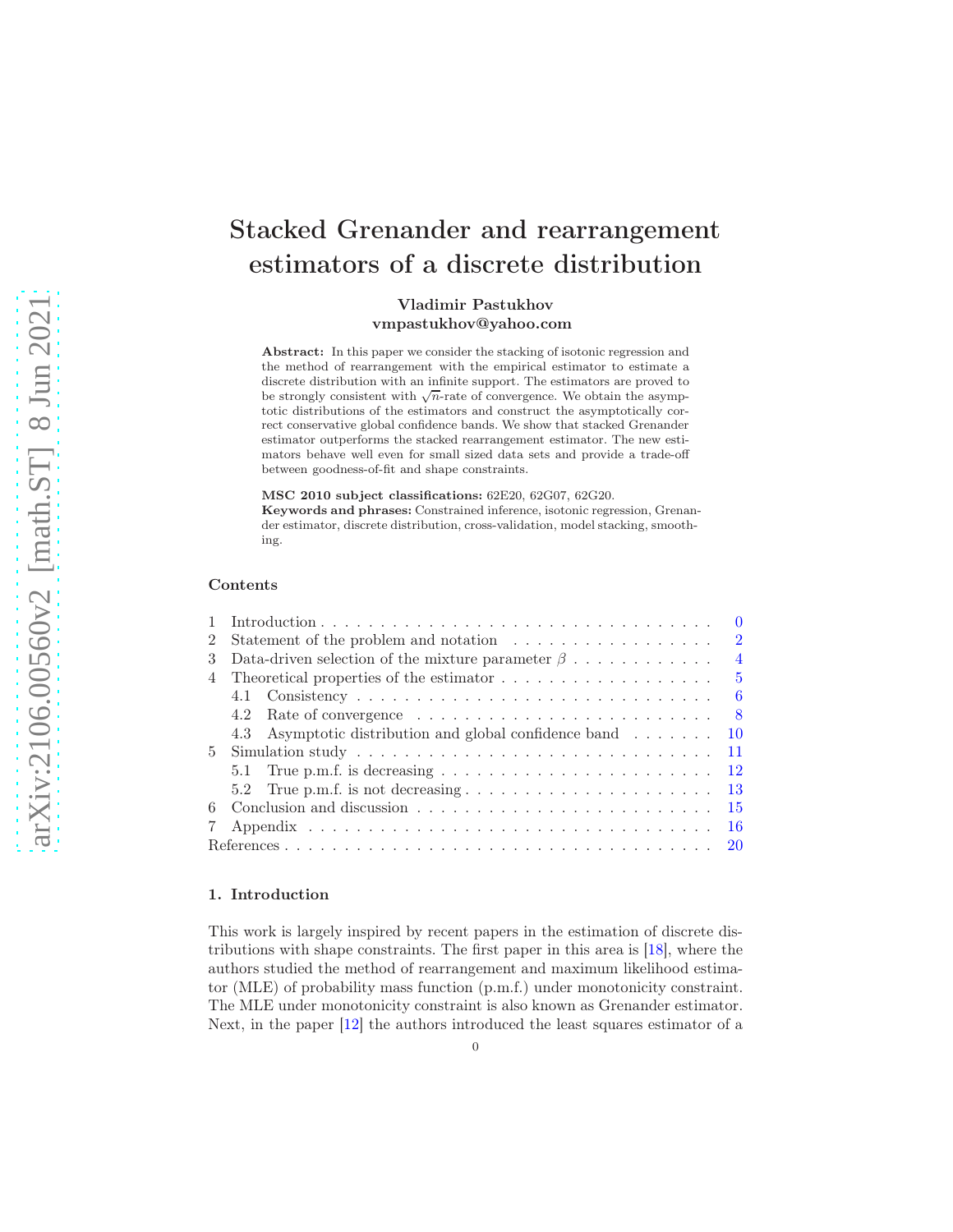discrete distribution under the constraint of convexity and, further, its limiting distribution was obtained in [\[1\]](#page-20-1). Furthermore, the MLE of log-concave p.m.f. was studied in detail in [\[4](#page-20-2)], and in [\[19\]](#page-21-2) the problem was generalised to the case of multidimensional discrete support. Next, in paper [\[3](#page-20-3)] the authors introduced the MLE of unimodal p.m.f. with unknown support, proved the consistency and obtained the asymptotic distribution. The problem of least squares estimation of a completely monotone p.m.f. was considered in papers [\[2](#page-20-4), [5](#page-20-5)].

In most of the papers listed above the authors considered both the well- and the mis-specified cases and studied the asymptotic properties of the estimators in both cases. In this work we do not have the mis-specified case in a sense that we assume that the true p.m.f. can be non-monotone and our estimators are strongly consistent even if the true p.m.f. is not decreasing.

The estimators introduced and studied in this paper are in some sense similar to nearly-isotonic regression approach, cf. [\[31\]](#page-22-0) and [\[22\]](#page-21-3) for multidimensional case. Nearly-isotonic regression is a convex optimisation problem, which provides intermediate less restrictive solution and the isotonic regression is included in the path of the solutions.

At the same time, our approach is in some sense opposite to liso (lassoisotone), cf. [\[13\]](#page-21-4), and to bounded isotonic regression, cf. [\[21\]](#page-21-5). The liso is a combination of isotonic regression and lasso penalties, and bounded isotonic regression imposes additional penalisation to the range of the fitted model.

In this paper we combine Grenander estimator and the method of rearrangement with cross-validation-based model-mix concept, cf. [\[29](#page-22-1)]. The estimator is constructed as a convex combination of the empirical estimator and Grenander estimator or the empirical estimator and rearrangement estimator. Following the terminology for regression and classification problems in [\[9,](#page-20-6) [20](#page-21-6), [33](#page-22-2)], we call the resulting estimators as *stacked Grenander estimator* and *stacked rearrangement estimator*, respectively. Therefore, we do not impose the strict monotonic restriction and let the data decide.

There are several papers where the authors studied a convex combination of the empirical estimator with a prescribed probability vector, cf. [\[14,](#page-21-7) [15,](#page-21-8) [29](#page-22-1), [32\]](#page-22-3). In particular, in [\[29](#page-22-1)] the authors proposed the combination of the empirical estimator and a constant p.m.f. with a mixture parameter selected by crossvalidation. Also, the minimax estimator of a p.m.f. with respect to  $\ell_2$ -loss with a fixed known finite support and sample size  $n$  is given by a convex combination of the empirical estimator and the uniform distribution with a mixture parameter equal to  $\frac{\sqrt{n}}{n+\sqrt{n}}$  $\frac{\sqrt{n}}{n+\sqrt{n}}$ , cf. [\[32\]](#page-22-3).

In the case of continuous support, the density estimation via stacking was investigated in [\[28\]](#page-21-9), where it was shown that the method of stacking performs better than selecting the best model by cross-validation. Next, in [\[25\]](#page-21-10) the authors studied the approach of linear and convex aggregation of density estimators and, in particular, proved that the aggregation of two estimators allows to combine the advantages of both.

To the authors' knowledge, the problem of staking of shape constrained estimators has not been studied much even in a regression setup, except for the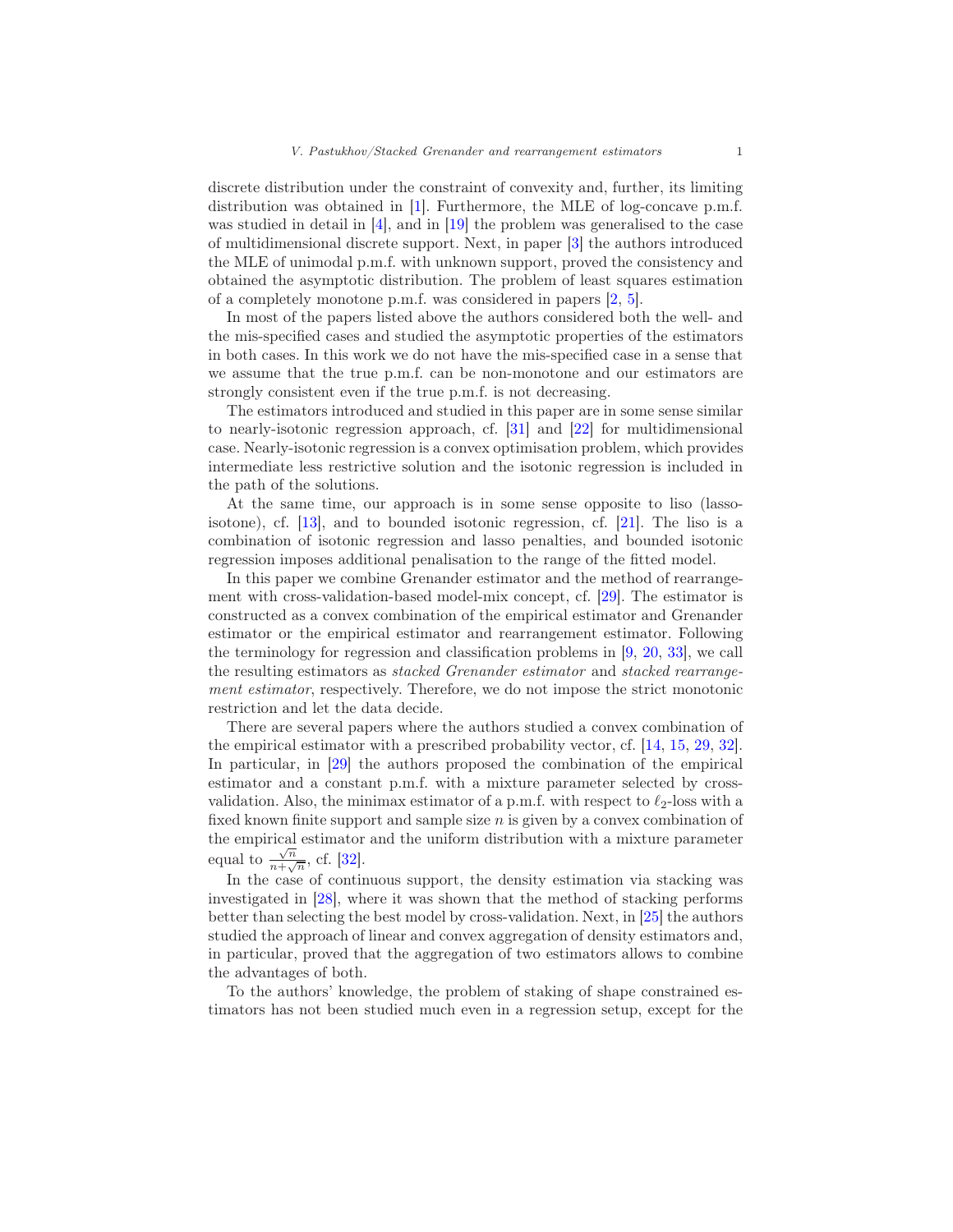paper [\[34\]](#page-22-4). In the paper [\[34](#page-22-4)] the author used a convex combination of linear regression with isotonic regression to obtain a strictly monotonic solution. Also, it is worth to mention the paper [\[17\]](#page-21-11), where it was shown that in terms of prediction accuracy the simplified relaxed lasso (which is stacking of least squares estimator and lasso) performs almost equally to the lasso in low signal-to-noise ratio regimes, and nearly as well as the best subset selection in high signal-tonoise ratio scenarios.

The paper is organised as follows. In Section [2](#page-2-0) we state the problem and introduce notation. The derivation of cross-validation based mixture parameter is given in Section [3.](#page-4-0) Section [4](#page-5-0) is dedicated to the theoretical properties of the estimators such as consistency, rate of convergence and asymptotic distribution. Also, in Section [4](#page-5-0) we construct asymptotic confidence bands. In Section [5](#page-11-0) we do simulation study to compare the performance of the estimators with empirical, minimax, rearrangement and Grenander estimators. The article closes with a conclusion and a discussion of possible generalisations in Section [6.](#page-15-0) The ancillary results and the proofs of some statements are given in Appendix. The R code for the simulations is available upon request.

## <span id="page-2-0"></span>2. Statement of the problem and notation

First, let us introduce notation and several definitions. Assume that  $z_1, z_2, \ldots, z_n$ is a sample of n i.i.d. random variables with values in  $\mathbb N$  and generated by a p.m.f. **p**. For a given data sample let us create the frequency data  $\mathbf{x} = (x_0, \ldots, x_t)$ , where  $x_j = \sum_{i=1}^n 1\{z_i = j\}$  and  $t = \sup\{j : x_j > 0\}$  denotes the largest order statistic for the sample.

The empirical estimator of  $p$  is given by

$$
\hat{p}_{n,j} = \frac{x_j}{n}, \quad j \in \mathbb{N},
$$

and it is strongly consistent, unbiased and asymptotically normal in  $\ell_2$ -space.

The rearrangement estimator studied in [\[18](#page-21-0)] is defined as

$$
\hat{\boldsymbol{r}}_n = \operatorname{rear}(\hat{\boldsymbol{p}}_n),\tag{2.1}
$$

where  $rear(\boldsymbol{w})$  denotes the reversed-ordered vector. Also, equivalently, the rearrangement estimator can be written as  $\hat{r}_{n,j} = \sup\{u : Q_n(u) \leq j\}$ , where  $Q_n(u) = \#\{k : \hat{p}_{n,k} \geq u\}.$ 

The MLE of decreasing p.m.f., or Grenander estimator, which we denote by  $\hat{g}_n$ , is equivalent to the isotonic regression of the empirical estimator, cf. [\[6,](#page-20-7) [18,](#page-21-0) [26\]](#page-21-12), i.e.

<span id="page-2-1"></span>
$$
\hat{\boldsymbol{g}}_n = \Pi(\hat{\boldsymbol{p}}_n | \mathcal{F}^{decr}) := \underset{\boldsymbol{f} \in \mathcal{F}^{decr}}{\operatorname{argmin}} \sum_j [\hat{p}_{n,j} - f_j]^2, \tag{2.2}
$$

where  $\mathcal{F}^{decr}$  is the monotonic cone in  $\ell_2$ , i.e.  $\mathcal{F}^{decr} = \Big\{ \boldsymbol{f} \in \ell_2: \, f_0 \, \geq f_1 \geq \dots \Big\},\,$  $\hat{p}_n$  is the empirical estimator and  $\Pi(\hat{p}_n|\mathcal{F}^{decr})$  denotes the  $\ell_2$ -projection of  $\hat{p}_n$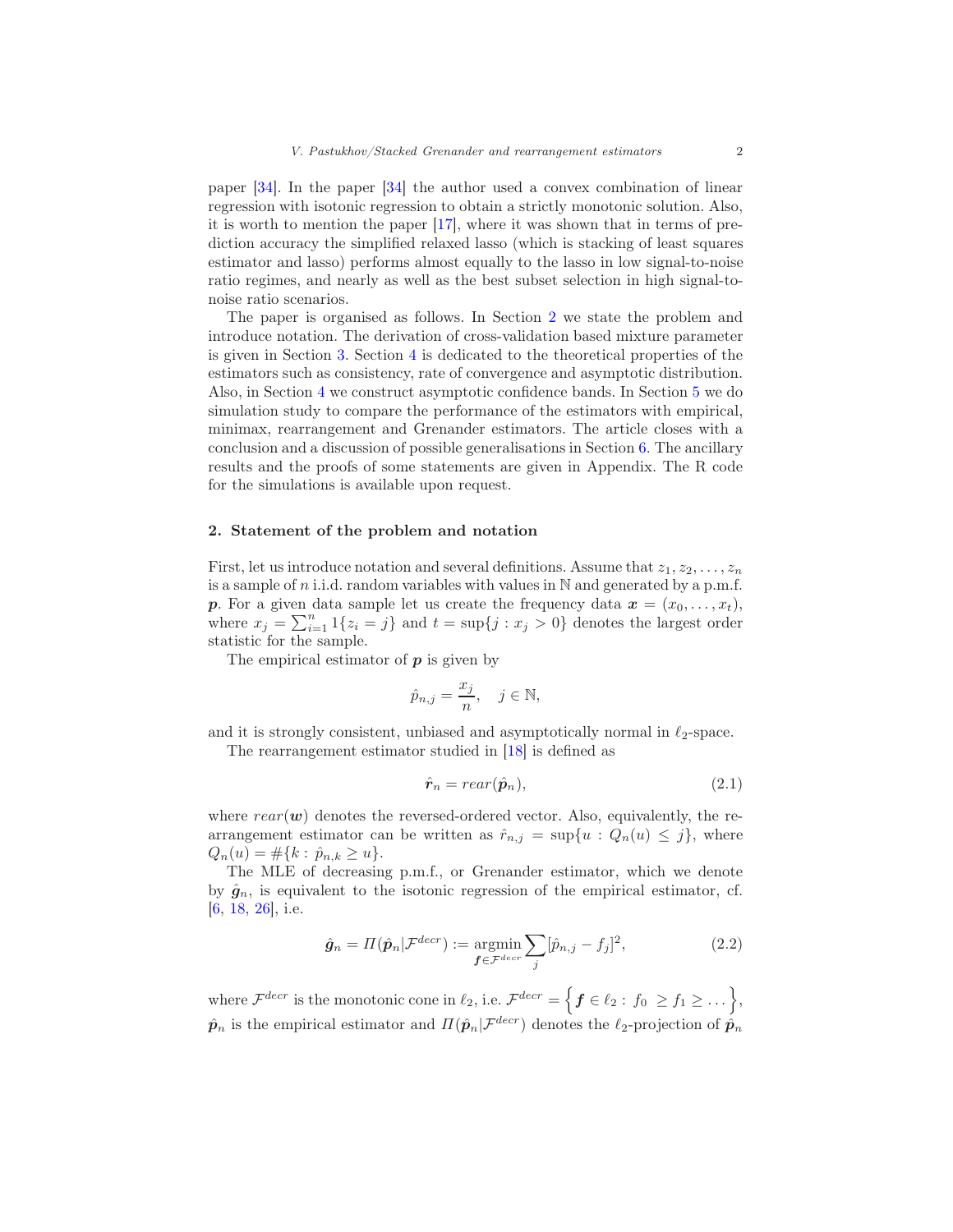onto  $\mathcal{F}^{decr}$ <sup>[1](#page-3-0)</sup>.

In our work we construct the estimator in the following way:

$$
\hat{\phi}_n = \hat{\beta}_n \hat{\boldsymbol{h}}_n + (1 - \hat{\beta}_n) \hat{\boldsymbol{p}}_n, \tag{2.3}
$$

where

 $\hat{\boldsymbol{h}}_n =$  $\int \hat{r}_n$ , for the stacked rearrangement estimator,  $\hat{g}_n$ , for the stacked Grenander estimator,

with the data-driven selection of  $\beta$ :

$$
\hat{\beta}_n = \operatorname*{argmin}_{\beta \in [0,1]} CV(\beta),
$$

where  $CV(\beta)$  is a cross-validation criterion, which we introduce and study below.

We associate each component  $x_j$  of the frequency vector  $x$  with multinomial indicator  $\boldsymbol{\delta}^{[j]} \in \mathbb{R}^{t+1}$ , given by

$$
\delta^{[j]} = (0, \dots, 0, 1, 0, \dots, 0) \tag{2.4}
$$

for  $j = 0, \ldots, t$ , cf. [\[29\]](#page-22-1). All elements of  $\delta^{[j]}$  are zeros, except for the one with index j.

Next, let  $\hat{\boldsymbol{p}}_n^{([j])}$  for  $j = 0, \ldots, t$  denote the leave-one-out version of the empirical estimator  $\hat{\phi}_n$  for the frequency data  $\boldsymbol{x} = (x_0, \ldots, x_t)$ , i.e. for j such that  $x_j > 0$ let

$$
\hat{\boldsymbol{p}}_n^{|[j]} = \frac{\boldsymbol{x} - \boldsymbol{\delta}^{[j]}}{n-1},
$$

Next, for the rearrangement estimator, the leave-one-out version is given by

$$
\hat{\boldsymbol{r}}_n^{\setminus [j]} = rear(\hat{\boldsymbol{p}}_n^{\setminus [j]}),
$$

and for Grenander estimator:

$$
\hat{\boldsymbol{g}}_n^{\backslash [j]} = \varPi\big(\hat{\boldsymbol{p}}_n^{\backslash [j]}|\mathcal{F}^{decr}\big).
$$

Therefore, for j such that  $x_j > 0$  the leave-one-out versions of stacked rearrangement and stacked Grenander estimators are given by

<span id="page-3-1"></span>
$$
\hat{\phi}_n^{\setminus [j]} = \beta \,\hat{\boldsymbol{h}}_n^{\setminus [j]} + (1-\beta)\hat{\boldsymbol{p}}_n^{\setminus [j]},\tag{2.5}
$$

with  $\hat{h}_n^{j}[j] = \hat{r}_n^{j}[j]$  for the case of stacked rearrangement estimator, and  $\hat{h}_n^{j}[j] =$  $\hat{g}_n^{\setminus [j]}$  for the case of stacked Grenander estimator, respectively.

For an arbitrary vector  $f \in \ell_k$  we define  $\ell_k$ -norm

$$
||f||_k = \begin{cases} \left(\sum_{j=0}^{\infty} |f_j|^k\right)^{1/k}, & \text{if } k \in \mathbb{N}\backslash\{0\},\\ \sup_{j\in\mathbb{N}} |f_j|, & \text{if } k = \infty, \end{cases}
$$

<span id="page-3-0"></span><sup>&</sup>lt;sup>1</sup>The notion of "isotonic regression" in  $(2.2)$  might be confusing. Though, for historical reasons, it is a standard notion in the subject of constrained inference, cf. the monographs [\[26,](#page-21-12) [27\]](#page-21-13) and also papers [\[7](#page-20-8), [30](#page-22-5)], dedicated to the computational aspects, where the notation "isotonic regression" is used for the isotonic projection of a general vector.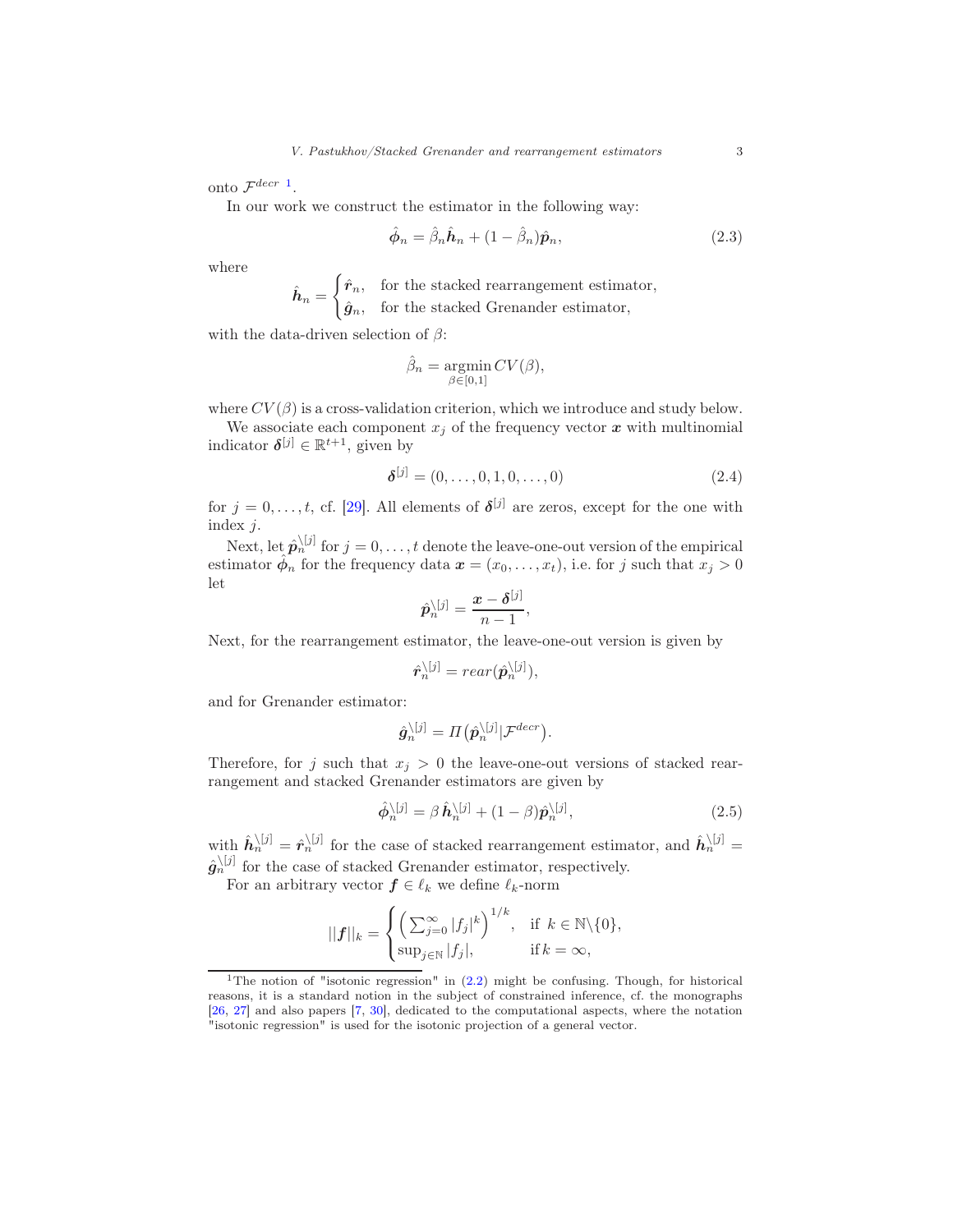and for  $v \in \ell_2$  and  $w \in \ell_2$  let  $\langle v, w \rangle = \sum_{j=0}^{\infty} v_j w_j$  denote the inner product on  $\ell_2$ .

For a random sequence  $b_n \in \mathbb{R}$  we will use the notation  $b_n = O_p(n^q)$  if for any  $\varepsilon > 0$  there exists a finite  $M > 0$  and a finite  $N > 0$  such that

$$
\mathbb{P}[n^{-q}|b_n| > M] < \varepsilon,
$$

for any  $n > N$ .

## <span id="page-4-0"></span>3. Data-driven selection of the mixture parameter  $\beta$

Let us consider squared  $\ell_2$ -distance between the true p.m.f.  $p$  and the stacked estimator  $\hat{\phi}_n$ :

$$
L_n = ||\hat{\phi}_n - \mathbf{p}||_2^2 := L_n^{(1)} - 2L_n^{(2)} + L_n^{(3)},
$$
\n(3.1)

where  $L_n^{(1)} = \sum_{j=0}^t \hat{\phi}_{n,j}^2$ ,  $L_n^{(2)} = \sum_{j=0}^t \hat{\phi}_{n,j} p_j$  and  $L_n^{(3)} = \sum_{j=0}^t p_j^2$ .

We aim to minimise  $L_n$ . Obviously,  $p$  is unknown, and we will use the ap-proach introduced in [\[23](#page-21-14)] to estimate  $L_n$ . First, note that  $L_n^{(3)}$  is a constant and can be omitted. Next, following [\[23](#page-21-14)], we estimate  $L_n^{(2)}$  by

$$
\hat{L}_n^{(2)} = \frac{1}{n} \sum_{j=0}^t x_j \hat{\phi}_{n,j}^{(j)} = \sum_{j=0}^t \hat{p}_{n,j} \hat{\phi}_{n,j}^{(j)},
$$

with  $\hat{\phi}_n^{[j]}$  defined in [\(2.5\)](#page-3-1). Therefore, we select the mixture parameter  $\beta_n$  to minimise

$$
CV(\beta) = L_n^{(1)} - 2\hat{L}_n^{(2)},
$$
\n(3.2)

i.e.

$$
\beta_n = \operatorname*{argmin}_{\beta \in [0,1]} CV(\beta).
$$

This cross-validation approach for estimation of discrete distributions was first introduced in [\[23](#page-21-14)] for smoothing kernel estimator and was also used in, for ex-ample, [\[10](#page-20-9), [11,](#page-21-15) [24](#page-21-16)]. The mixture parameter  $\beta_n$  is given in the following theorem.

<span id="page-4-1"></span>Theorem 1. *The leave-one-out least-squares cross-validation mixture parameter* β<sup>n</sup> *is given by*

$$
\beta_n = \begin{cases} \frac{b_n}{a_n}, & \text{if } a_n \neq 0 \text{ and } 0 \leq b_n \leq a_n, \\ 1, & \text{if } 0 < a_n \leq b_n, \\ 0, & \text{otherwise,} \end{cases}
$$

*where*

$$
a_n = \sum_{j=0}^t (\hat{h}_{n,j} - \hat{p}_{n,j})^2,
$$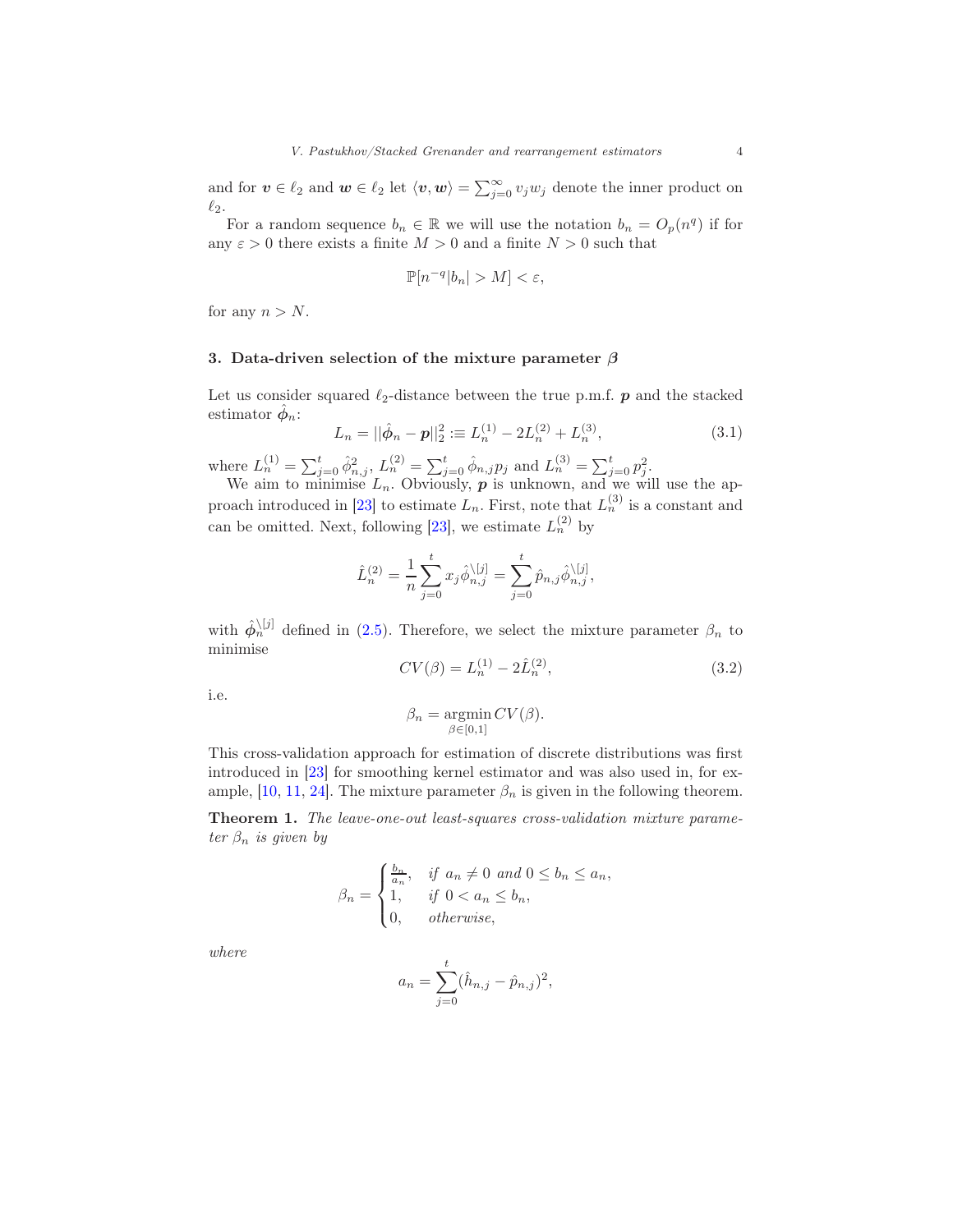*and*

$$
b_n = \sum_{j=0}^t \hat{p}_{n,j} (\hat{h}_{n,j}^{\setminus [j]} - \hat{p}_{n,j}^{\setminus [j]}) - \sum_{j=0}^t \hat{p}_{n,j} (\hat{h}_{n,j} - \hat{p}_{n,j}),
$$

with  $\hat{\mathbf{h}}_n^{[j]} = \hat{\mathbf{r}}_n^{[j]}$  for the case of stacked rearrangement estimator, and  $\hat{\mathbf{h}}_n^{[j]} =$  $\hat{g}_{n}^{\setminus [j]}$  for the case of stacked Grenander estimator, respectively.

## <span id="page-5-0"></span>4. Theoretical properties of the estimator

In this section we study theoretical properties of stacked rearrangement and stacked Grenander estimators. First, let us assume that  $p \in \mathcal{F}^{decr}$ , i.e. the underlying p.m.f. is decreasing. Note that from triangle inequality for  $||\hat{\phi}_n - p||_k$ , with  $1 \leq k \leq \infty$ , we have

$$
||\hat{\phi}_n - p||_k = ||\hat{\beta}_n \hat{\boldsymbol{h}}_n + (1 - \hat{\beta}_n) \hat{\boldsymbol{p}}_n - p||_k \le
$$
  

$$
\hat{\beta}_n ||\hat{\boldsymbol{h}}_n - p||_k + (1 - \hat{\beta}_n) ||\hat{\boldsymbol{p}}_n - p||_k.
$$

From the error reduction property of the rearrangement and Grenander estimators, i.e.  $||\hat{\boldsymbol{h}}_n - \boldsymbol{p}||_k \le ||\hat{\boldsymbol{p}}_n - \boldsymbol{p}||_k$ , with  $1 \le k \le \infty$ , cf. Theorem 2.1 in [\[18](#page-21-0)], we have

<span id="page-5-1"></span>
$$
||\hat{\phi}_n - p||_k \le ||\hat{p}_n - p||_k \tag{4.1}
$$

for all  $1 \leq k \leq \infty$ . Therefore, in a case of decreasing true p.m.f. both the stacked rearrangement and stacked Grenander estimators also provide the error reduction property.

Next, since all  $\hat{\mathbf{g}}_n$ ,  $\hat{\mathbf{r}}_n$  and  $\hat{\mathbf{p}}_n$  are strongly consistent, and  $0 \leq \hat{\beta}_n \leq 1$  for all n, then  $\hat{\phi}_n$  is also strongly consistent. Furthermore, as it follows from [\[18\]](#page-21-0), both  $\hat{r}_n$  and  $\hat{g}_n$  have  $\sqrt{n}$ -rate of convergence. Therefore, in the case of decreasing true p.m.f.  $p$  the stacked Grenander estimator  $\hat{\phi}_n$  is strongly consistent with  $\sqrt{n}$ -rate of convergence.

In the rest of this section we assume that the true p.m.f. is not decreasing. Let  $\boldsymbol{r} = \operatorname{rear}(\boldsymbol{p})$  and  $\boldsymbol{g} = \Pi(\boldsymbol{p} | \mathcal{F}^{decr})$ . Note, that  $\boldsymbol{r} \neq \boldsymbol{p}$  nor  $\boldsymbol{g} \neq \boldsymbol{p}$ , if  $\boldsymbol{p} \notin \mathcal{F}^{decr}$ , i.e. the vectotor r is reversed ordered vector p and g is decreasing vector in  $\ell_2$ which is closest in  $\ell_2$ -norm to the true  $p$ .

Then, since isotonic regression and rearrangement, viewed as a mapping from  $\ell_2$  into  $\ell_2$ , are continuous in the case of finite support, and the empirical estimator is strongly consistent, then

$$
\hat{\boldsymbol{r}}_n \stackrel{a.s.}{\rightarrow} \boldsymbol{r}, \text{ and } \hat{\boldsymbol{g}}_n \stackrel{a.s.}{\rightarrow} \boldsymbol{g},
$$

pointwise. Note that from the statements  $(i)$ ,  $(ii)$  and  $(iv)$  of Lemma [2](#page-16-1) in Appendix it follows that  $\hat{g}_n$  always exists, and it is a probability vector for all n. Clearly, the same result holds for the rearrangement estimator  $\hat{r}_n$  for all n. The almost sure convergence in  $\ell_k$ -norm, for  $1 \leq k \leq \infty$ , of  $\hat{r}_n$  and  $\hat{g}_n$  to r and  $g$ , respectively, now follows from Lemma C.2 in the supporting material of [\[4](#page-20-2)].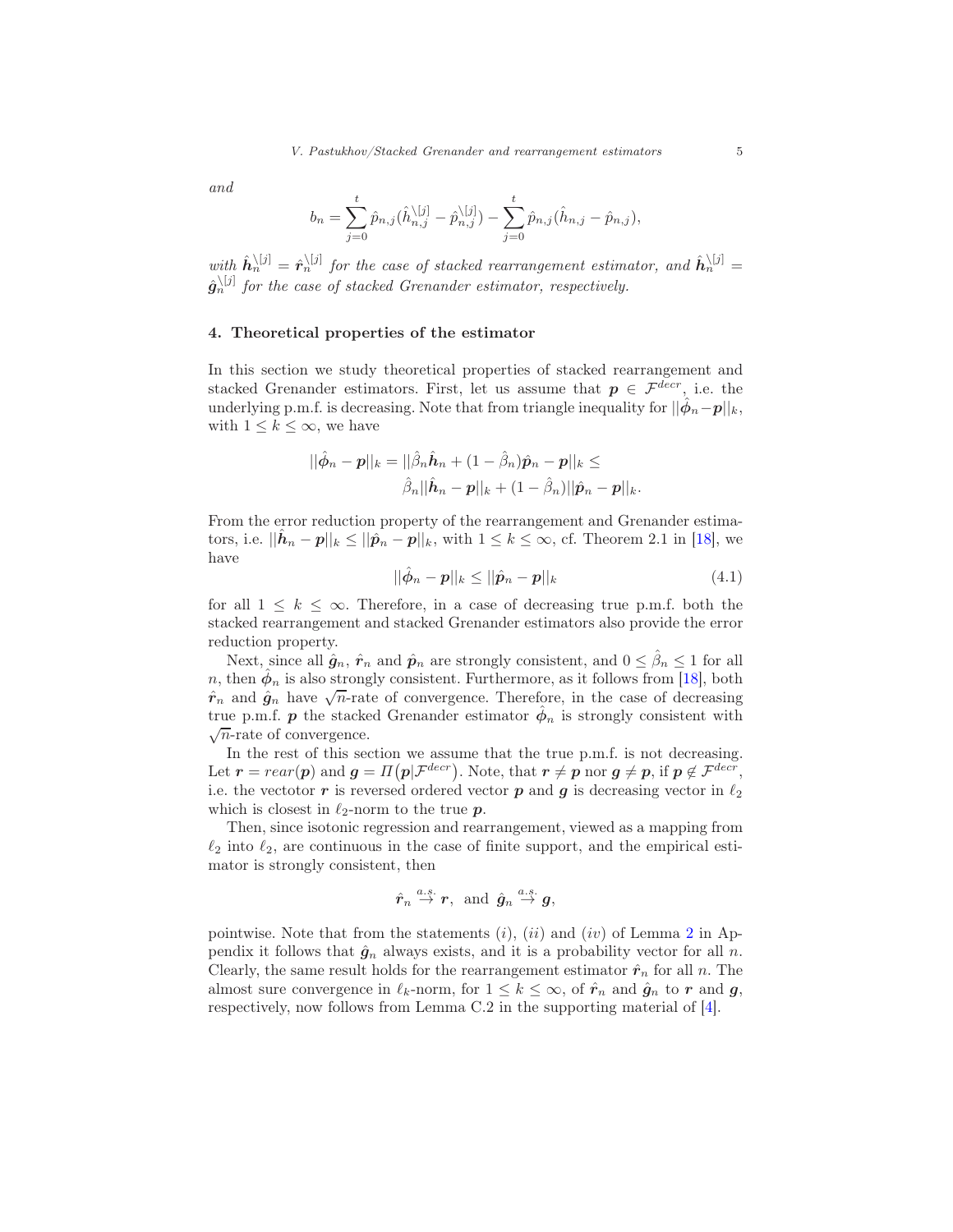## <span id="page-6-0"></span>4.1. Consistency

First, let us study the leave-one-out versions of the empirical, rearrangement and Grenander estimators. Recall that

$$
\hat{\boldsymbol{p}}_n^{\backslash [j]} = \frac{\boldsymbol{x} - \boldsymbol{\delta}^{[j]}}{n-1}, \,\, \hat{\boldsymbol{r}}_n^{\backslash [j]} = rear(\hat{\boldsymbol{p}}_n^{\backslash [j]}) \,\,\, \text{and} \,\,\, \hat{\boldsymbol{g}}_n^{\backslash [j]} = \varPi\big(\hat{\boldsymbol{p}}_n^{\backslash [j]} \vert \mathcal{F}^{decr}\big),
$$

for j such that  $x_j > 0$ .

Let us define vectors  $\pi_n \in \ell_2$ ,  $\rho_n \in \ell_2$ , and  $\gamma_n \in \ell_2$  as

<span id="page-6-2"></span>
$$
\hat{\pi}_{n,j} = \begin{cases}\n\hat{p}_{n,j}^{\setminus [j]}, & \text{if } x_j > 0, \\
0, & \text{otherwise,} \n\end{cases}
$$
\n
$$
\hat{\rho}_{n,j} = \begin{cases}\n\hat{r}_{n,j}^{\setminus [j]}, & \text{if } x_j > 0, \\
0, & \text{otherwise.} \n\end{cases}
$$
\n
$$
\hat{\gamma}_{n,j} = \begin{cases}\n\hat{g}_{n,j}^{\setminus [j]}, & \text{if } x_j > 0, \\
0, & \text{otherwise.}\n\end{cases}
$$
\n(4.2)

From continuous mapping theorem it follows that  $\hat{\pi}_n$ ,  $\hat{\rho}_n$  and  $\hat{\gamma}_n$  converge pointwise a.s. to  $p, r$ , and  $g$ , respectively. Next, we prove the following important lemma.

<span id="page-6-1"></span>**Lemma 1.** For the vectors  $\hat{\pi}_n$  we have

$$
\hat{\pi}_{n,j} \leq \hat{p}_{n,j}
$$

*for all j, and for*  $\hat{\rho}_n$  *and*  $\hat{\gamma}_n$  *we have* 

$$
\hat{\rho}_{n,j} \le \frac{n}{n-1} \hat{r}_{n,j} \text{ and } \hat{\gamma}_{n,j} \le \frac{n}{n-1} \hat{g}_{n,j}
$$

*for all* j*.*

**Proof.** The proof is given in Appendix. **□** 

In Lemma C.2 in the supporting material of  $[4]$  it was proved that for probability mass functions the pointwise convergence and the convergence in  $\ell_k$  for  $1 \leq k \leq \infty$  are all equivalent. Note, in our case the sequences  $\hat{\pi}_n$ ,  $\hat{\rho}_n$  and  $\hat{\gamma}_n$ are not probability vectors. Nevertheless, as we prove below, all  $\pi_n$ ,  $\rho_n$  and  $\gamma_n$ converge a.s. to p, r and g, respectively, in  $\ell_k$ -norm for  $1 \leq k \leq \infty$ .

<span id="page-6-3"></span>**Theorem 2.** For the vectors  $\hat{\pi}_n$ ,  $\hat{\rho}_n$  and  $\hat{\gamma}_n$  we have

$$
\begin{array}{c} \hat{\pi}_n \stackrel{a.s.}{\rightarrow} p, \\ \hat{\rho}_n \stackrel{a.s.}{\rightarrow} r, \\ \hat{\gamma}_n \stackrel{a.s.}{\rightarrow} g \end{array}
$$

*and*

*in*  $\ell_k$ -norm for  $1 \leq k \leq \infty$ .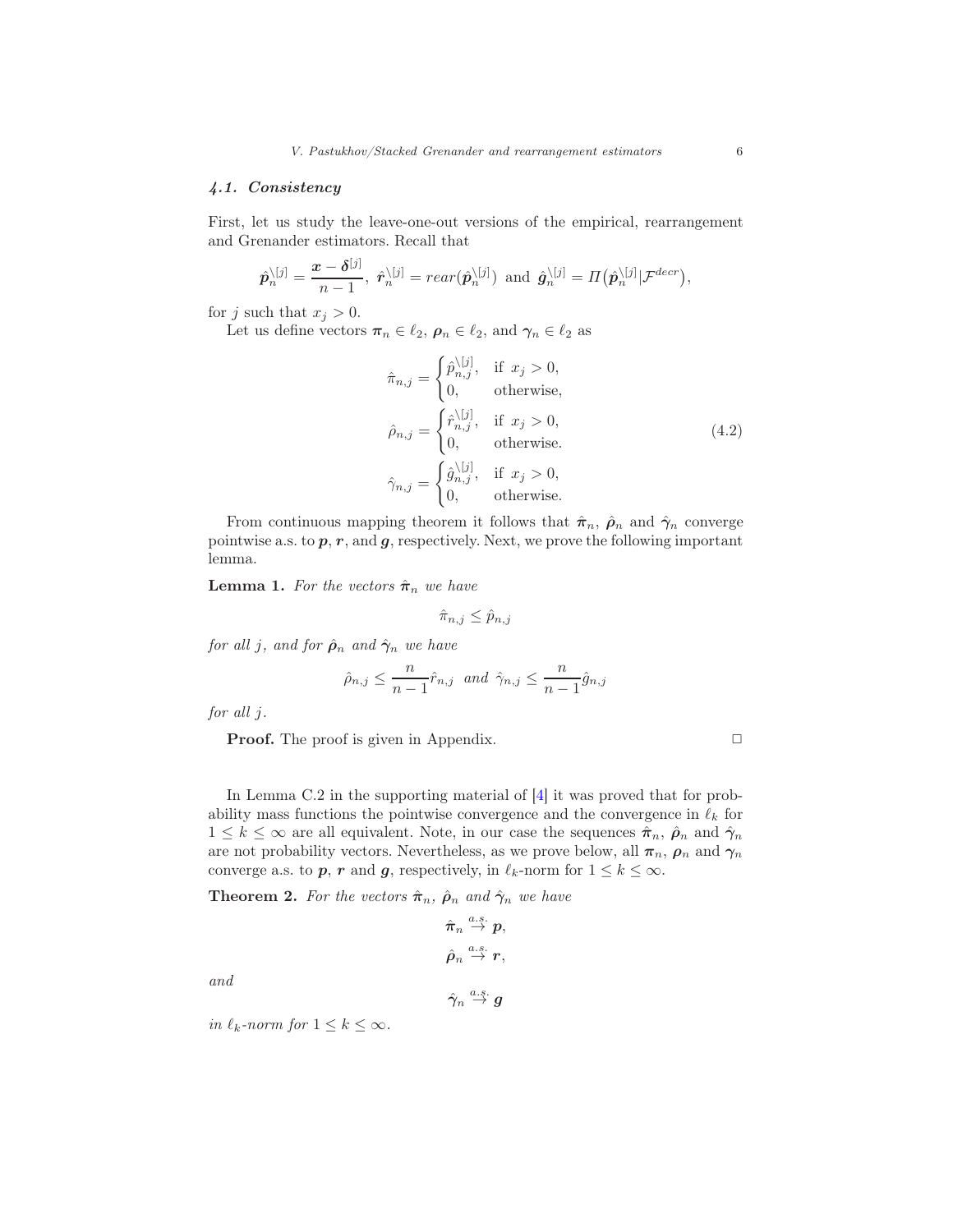Proof. The proof starts in a similar way as the one for Lemma C.2 in [\[4\]](#page-20-2). Let us, first, study the case of  $\hat{\pi}_n$ . Fix some  $\varepsilon > 0$ . Then, we can choose K such that

$$
\sum_{j \le K} p_j \ge 1 - \frac{\varepsilon}{4}
$$

.

Since both  $\pi_n$  and the empirical estimator  $p_n$  converge to p pointwise, then there exists random  $n_0$  such that for all  $n \geq n_0$ 

$$
\sup_{j\leq K} |\hat{p}_{n,j} - p_j| \leq \frac{\varepsilon}{4(K+1)},
$$
  

$$
\sup_{j\leq K} |\hat{\pi}_{n,j} - p_j| \leq \frac{\varepsilon}{4(K+1)},
$$

almost surely.

This implies that for all  $n \ge n_0$  we have  $\sum_{j \le K} \hat{p}_{n,j} \ge 1 - \frac{\varepsilon}{2}$  and  $\sum_{j \le K} |\hat{\pi}_{n,j} - \hat{\pi}_{n,j}|$  $p_j | \leq \frac{\varepsilon}{4}$ , almost surely.

Next, for any  $n$ 

$$
\sum_{j=0}^{\infty} |\hat{\pi}_{n,j} - p_j| = \sum_{j \leq K} |\hat{\pi}_{n,j} - p_j| + \sum_{j > K} |\hat{\pi}_{n,j} - p_j| \leq \sum_{j \leq K} |\hat{\pi}_{n,j} - p_j| + \sum_{j > K} \hat{\pi}_{n,j} + \sum_{j > K} p_j.
$$

Furthermore,  $\sum_{j>K} \hat{\pi}_{n,j} \leq \sum_{j>K} \hat{p}_{n,j}$  since  $0 < \hat{\pi}_{n,j} \leq \hat{p}_{n,j}$ . Then, for all  $n > n_0$  we have proved that

$$
\sum_{j=0}^{\infty} |\pi_{n,j} - p_j| \le \frac{\varepsilon}{4} + \frac{\varepsilon}{2} + \frac{\varepsilon}{4} = \varepsilon,
$$

almost surely. This means that for any  $\varepsilon > 0$  there exists random  $n_0$ , such that for all  $n > n_0$ 

$$
||\boldsymbol{\pi}_n - \mathbf{p}||_1 \leq \varepsilon,
$$

almost surely.

Furthermore, since  $\ell_k \subset \ell_1$ , for all  $k > 1$ , then a.s. convergence holds in  $\ell_k$ , for all  $1 \leq k \leq \infty$ .

Let us prove the convergence for  $\gamma_n$ . First, from Lemma [1](#page-6-1) it follows that

$$
\frac{n-1}{n}\hat{\gamma}_{n,j}\leq \hat{g}_{n,j}.
$$

Then, since both  $\frac{n-1}{n}\gamma_n$  and  $\hat{g}_n$  converge to g pointwise, we can use the same approach as for  $\hat{\pi}$  above, and prove that

$$
\frac{n-1}{n}\gamma_n\overset{a.s.}{\to}g,
$$

in  $\ell_k$ , for  $1 \leq k \leq \infty$ , which means that

 $\boldsymbol{\gamma_n} \stackrel{a.s.}{\rightarrow} \boldsymbol{g},$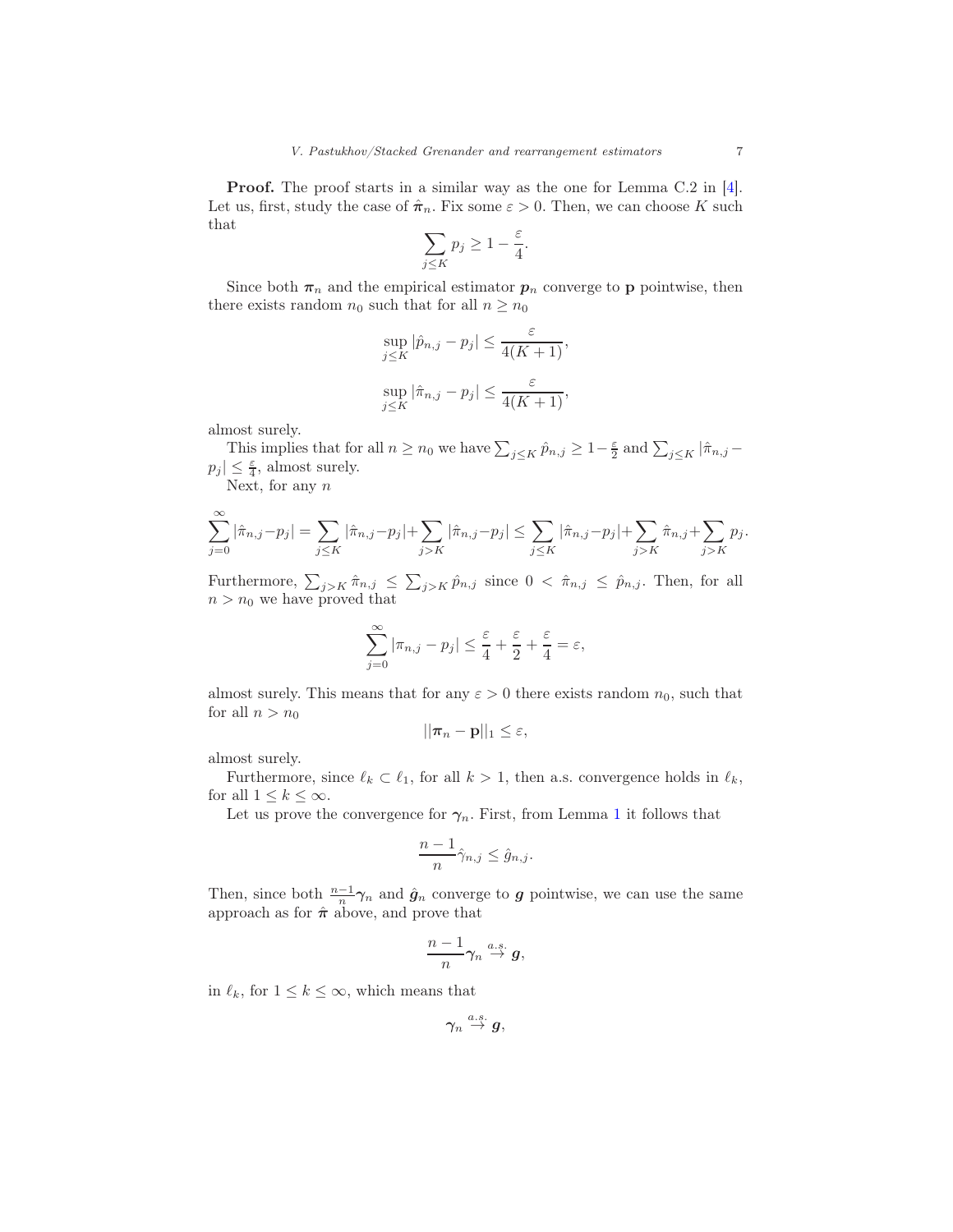in  $\ell_k$ , for  $1 \leq k \leq \infty$ .

Now, using the result of Lemma [1,](#page-6-1) we can prove the result for  $\hat{\rho}_n$  in the same way as we did for  $\gamma_n$ .

Now we can summarize the above results in the following theorem.

<span id="page-8-1"></span>Theorem 3. *For any underlying distribution* p*, both the stacked rearrangement and stacked Grenander estimators are strongly consistent:*

$$
\hat{\phi}_n\overset{a.s.}{\rightarrow}p
$$

*in*  $\ell_k$ *-norm for*  $1 \leq k \leq \infty$ *.* 

**Proof.** The proof is given in Appendix.  $\Box$ 

<span id="page-8-0"></span>4.2. Rate of convergence

In this section we study the rate of convergence of stacked estimator. In the case of bounded support the  $\sqrt{n}$ -rate of convergence follows from pointwise convergence of the vectors  $\hat{\pi}_n$ ,  $\hat{\rho}_n$  and  $\hat{\gamma}_n$ . In this work we assume that the support can be infinite.

**Theorem 4.** *Stacked rearrangement and Grenander estimators have*  $\sqrt{n}$ -rate *of convergence for any underlying p.m.f.* p*:*

$$
\sqrt{n}||\hat{\phi}_n - \mathbf{p}||_k = O_p(1)
$$

*for*  $1 < k \leq \infty$ *. Next,* if  $\sum_{j=0}^{\infty} \sqrt{p}_j < \infty$ *, then* 

$$
\sqrt{n}||\hat{\phi}_n-\mathbf{p}||_1=O_p(1).
$$

Proof. Let us, first, prove the case of stacked Grenander estimator. Recall that

$$
\beta_n = \begin{cases} \frac{b_n}{a_n}, & \text{if } a_n \neq 0 \text{ and } 0 \leq b_n \leq a_n, \\ 1, & \text{if } 0 < a_n \leq b_n, \\ 0, & \text{otherwise,} \end{cases}
$$

where

$$
a_n = \sum_{j=0}^t (\hat{g}_{n,j} - \hat{p}_{n,j})^2,
$$

and in the notation introduced in [4.2,](#page-6-2) we can write  $b_n$  as

$$
b_n = \sum_{j=0}^t \hat{p}_{n,j} (\hat{\gamma}_{n,j} - \hat{\pi}_{n,j}) - \sum_{j=0}^t \hat{p}_{n,j} (\hat{g}_{n,j} - \hat{p}_{n,j}).
$$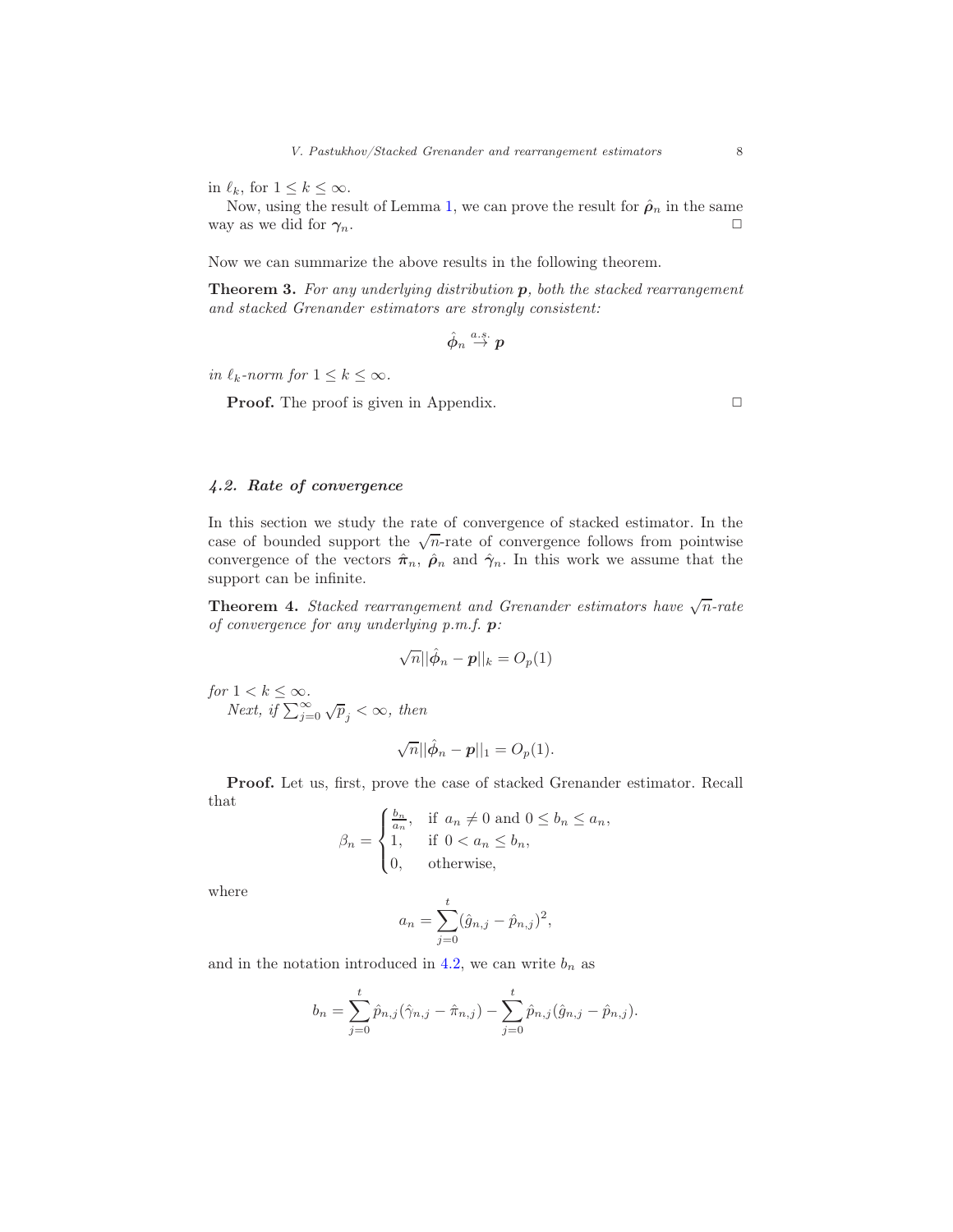First, as we proved in Theorem [3](#page-8-1)

<span id="page-9-0"></span>
$$
a_n \stackrel{a.s.}{\rightarrow} ||g-p||_2^2 > 0. \tag{4.3}
$$

Second, note that from Lemma [1](#page-6-1) it follows that for all  $n$  we have

$$
b_n = \sum_{j=0}^t \hat{p}_{n,j}(\hat{\gamma}_{n,j} - \hat{g}_{n,j}) + \sum_{j=0}^t \hat{p}_{n,j}(\hat{p}_{n,j} - \hat{\pi}_{n,j}) \le
$$

$$
\frac{n}{n-1} \sum_{j=0}^t \hat{p}_{n,j}\hat{g}_{n,j} - \sum_{j=0}^t \hat{p}_{n,j}\hat{g}_{n,j} + \sum_{j=0}^t \hat{p}_{n,j}(\hat{p}_{n,j} - \hat{\pi}_{n,j}).
$$

Next,

$$
\frac{n}{n-1} \sum_{j=0}^{t} \hat{p}_{n,j} \hat{g}_{n,j} - \sum_{j=0}^{t} \hat{p}_{n,j} \hat{g}_{n,j} = \frac{\sum_{j=0}^{t} \hat{p}_{n,j} \hat{g}_{n,j}}{n-1}.
$$

Recall that

$$
\hat{\pi}_{n,j} = \begin{cases} \frac{x_j - 1}{n - 1} = \frac{n}{n - 1} \hat{p}_{n,j} - \frac{1}{n - 1}, & \text{if } x_j \neq 0, \\ 0, & \text{otherwise,} \end{cases}
$$

which leads to

$$
\sum_{j=0}^{t} \hat{p}_{n,j}(\hat{p}_{n,j} - \hat{\pi}_{n,j}) = \sum_{j=0}^{t} \hat{p}_{n,j}(\hat{p}_{n,j} - \hat{\pi}_{n,j}) = \frac{1 - \sum_{j=0}^{t} \hat{p}_{n,j}^2}{n-1}.
$$

Therefore, the upper bound for  $b_n$  is given by

in l

<span id="page-9-1"></span>
$$
b_n \le \frac{\sum_{j=0}^t \hat{p}_{n,j} \hat{g}_{n,j}}{n-1} + \frac{1 - \sum_{j=0}^t \hat{p}_{n,j}^2}{n-1}.
$$
\n(4.4)

Next, since  $\beta_n \geq 0$ , from [\(4.3\)](#page-9-0), [\(4.4\)](#page-9-1) and Slutsky's theorem it follows that

<span id="page-9-2"></span>
$$
\sqrt{n}\hat{\beta}_n \stackrel{a.s.}{\rightarrow} 0. \tag{4.5}
$$

Then we have

$$
\hat{\beta}_n\sqrt{n}||\hat{\mathbf{g}}_n-\mathbf{p}||_k \stackrel{a.s.}{\rightarrow} 0,
$$

for all  $1 \leq k \leq \infty$ , and

$$
(1-\hat{\beta}_n)\sqrt{n}||\hat{\mathbf{p}}_n-\mathbf{p}||_k=O_p(1)
$$

for all  $1 < k \leq \infty$  and all **p**, since the empirical estimator is asymptotically normal in  $\ell_2$ . Next, as it follows from Corollary 4.2 in [\[18\]](#page-21-0) for  $\ell_1$ -norm the following result holds

$$
\sqrt{n}||\hat{\boldsymbol{p}}_n-\boldsymbol{p}||_1=O_p(1),
$$

provided  $\sum_{j=0}^{\infty} \sqrt{p}_j < \infty$ . Finally, recall that

$$
\sqrt{n}||\hat{\phi}_n-\mathbf{p}||_k \leq \hat{\beta}_n \sqrt{n}||\hat{\mathbf{g}}_n-\mathbf{p}||_k + (1-\hat{\beta}_n)\sqrt{n}||\hat{\mathbf{p}}_n-\mathbf{p}||_k,
$$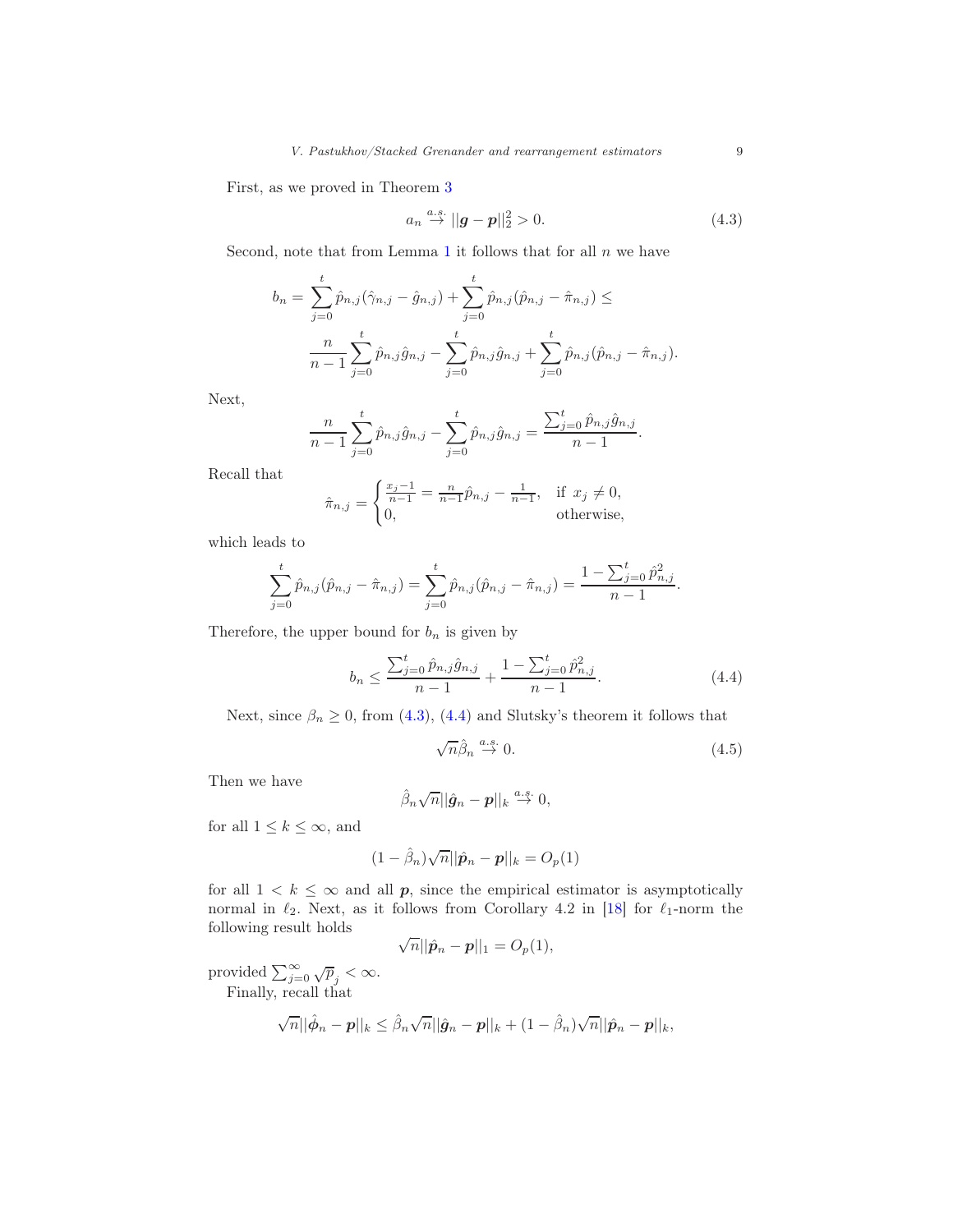which finishes the prove of theorem for the case of Grenander estimator.

Similarly, using the results of Lemma [1,](#page-6-1) for the case of stacked rearrangement estimator we can show that

$$
b_n \le \frac{\sum_{j=0}^t \hat{p}_{n,j} \hat{r}_{n,j}}{n-1} + \frac{1 - \sum_{j=0}^t \hat{p}_{n,j}^2}{n-1},
$$

for all  $n$ . Then, the rest of the proof is the same as for Grenander estimator with  $\hat{g}_n$  and g suitably changed to  $\hat{r}_n$  and r, respectively.

#### <span id="page-10-0"></span>4.3. Asymptotic distribution and global confidence band

In this section we study the asymptotic distribution of stacked rearrangement and Grenander estimators and discuss calculation of global confidence band for p. The limit distribution of rearrangement and Grenanader estimators were obtained in [\[18\]](#page-21-0). The asymptotic distribution of stacked Grenander estimator for the case when true p.m.f.  $p$  is not decreasing is given in the next theorem.

<span id="page-10-1"></span>Theorem 5. *Assume that* p *is not decreasing. Then stacked rearrangement and Grenander estimators are asymptotically normal*

$$
\sqrt{n}(\hat{\phi}_n-\boldsymbol{p})\overset{d}{\rightarrow}\boldsymbol{Y}_{0,C},
$$

*in*  $\ell_2$ , where  $Y_{0,C}$  *is a Gaussian process in*  $\ell_2$  *with mean zero and the covariance operator* C such that  $\langle Ce_i, e_{i'} \rangle = p_i \delta_{i,i'} - p_i p_{i'},$  with  $e_i \in \ell_2$  the orthonormal *basis in*  $\ell_2$  *such that in a vector*  $e_i$  *all elements are equal to zero but the one with the index i is equal to* 1*, and*  $\delta_{i,j} = 1$ *, if*  $i = j$  *and* 0 *otherwise, cf.* [\[18](#page-21-0)].

Proof. First, note that

$$
\begin{aligned}\n||\sqrt{n}(\hat{\phi}_n - \mathbf{p}) - \sqrt{n}(\hat{\mathbf{p}}_n - \mathbf{p}))||_2 &= \sqrt{n}||\hat{\phi}_n - \hat{\mathbf{p}}_n||_2 \leq \\
\hat{\beta}_n \sqrt{n}||\hat{\mathbf{h}}_n - \hat{\mathbf{p}}_n||_2 + (1 - \hat{\beta}_n)\sqrt{n}||\hat{\mathbf{p}}_n - \hat{\mathbf{p}}_n||_2 = \hat{\beta}_n\sqrt{n}||\hat{\mathbf{h}}_n - \hat{\mathbf{p}}_n||_2.\n\end{aligned}
$$

Then, since

$$
||\hat{r}_n - \hat{p}_n||_2 \stackrel{a.s.}{\rightarrow} ||r-p||_2 < \infty,
$$
  

$$
||\hat{g}_n - \hat{p}_n||_2 \stackrel{a.s.}{\rightarrow} ||g-p||_2 < \infty,
$$

and using [\(4.5\)](#page-9-2) we have

$$
\hat{\beta}_n\sqrt{n}||\hat{r}_n-\hat{p}_n||_2 \stackrel{a.s.}{\rightarrow} 0,
$$
  

$$
\hat{\beta}_n\sqrt{n}||\hat{g}_n-\hat{p}_n||_2 \stackrel{a.s.}{\rightarrow} 0,
$$

which leads to

$$
\sqrt{n}||\hat{\phi}_n-\hat{p}_n||_2 \stackrel{a.s.}{\rightarrow} 0.
$$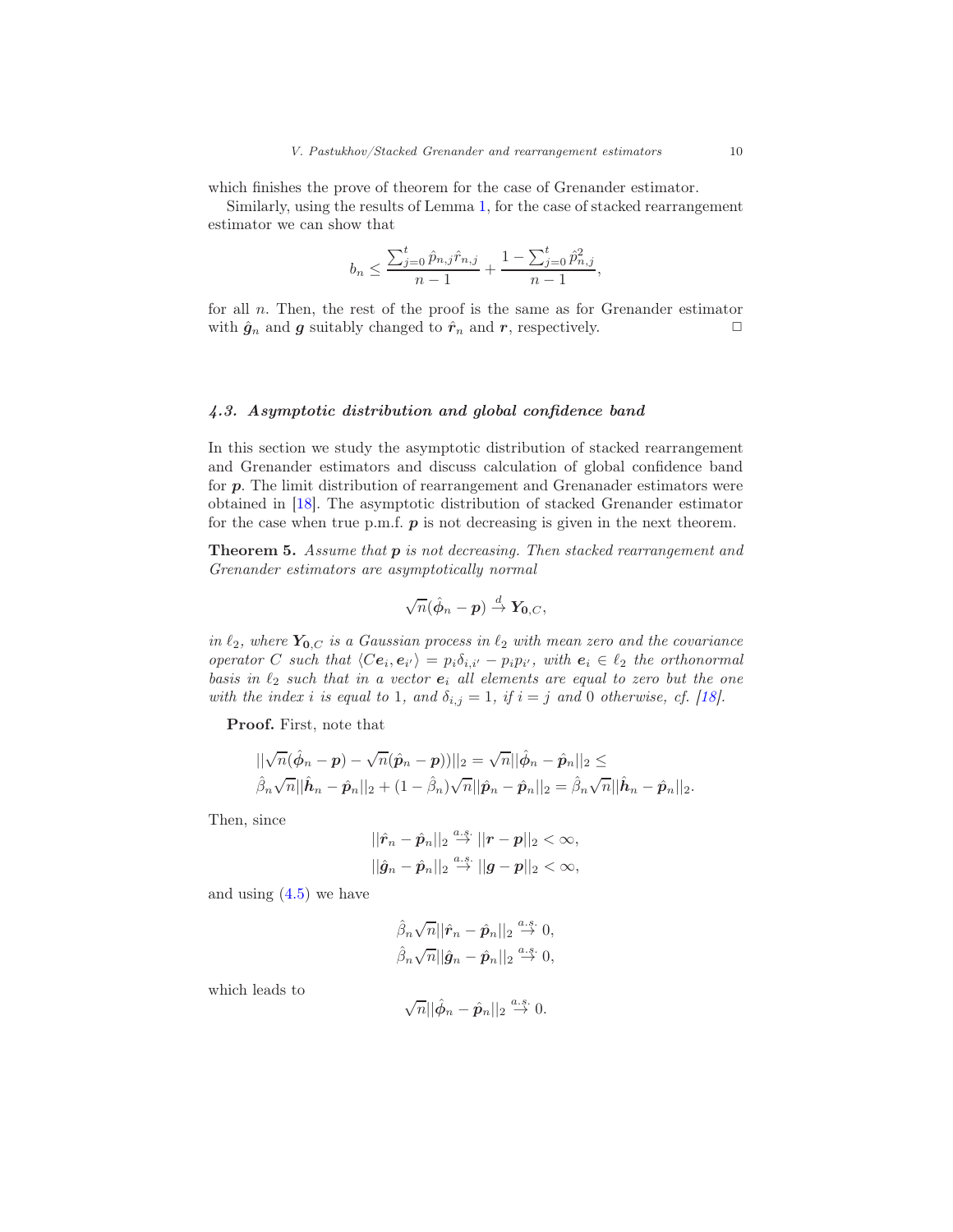The statement of the theorem now follows from Theorem 3.1 in  $[8]$ .  $\Box$ 

For the process  $Y_{0,C}$  defined in Theorem [5](#page-10-1) let  $q_{\alpha}$  denote the  $\alpha$ -quantile of its  $\ell_{\infty}$ -norm, i.e.

$$
\mathbb{P}[||Y_{0,C}||_{\infty} > q_{\alpha}] = \alpha.
$$

Then, if  $p$  is not decreasing, from Theorem  $5$  for stacked estimator we have

$$
\lim_{n} \mathbb{P}[\sqrt{n} || \hat{\phi}_n - \mathbf{p} ||_{\infty} \leq q_{\alpha}] = 1 - \alpha.
$$

For the case of a decreasing underlying p.m.f. the limit distributions of stacked estimator remains an open problem. Nevertheless, note that from [\(4.1\)](#page-5-1) it follows

$$
\mathbb{P}[\sqrt{n}||\hat{\phi}_n - p||_{\infty} \leq q_{\alpha}] \geq \mathbb{P}[\sqrt{n}||\hat{p}_n - p||_{\infty} \leq q_{\alpha}]
$$

for all  $n$ . Therefore, in the case of a decreasing  $p$  we have

$$
\liminf_{n} \mathbb{P}[\sqrt{n} || \hat{\phi}_n - \mathbf{p} ||_{\infty} \leq q_{\alpha}] \geq 1 - \alpha.
$$

In the same way as in [\[3\]](#page-20-3), to estimate  $q_{\alpha}$  we can use the empirical estimator  $\hat{p}_n$  in place of  $p$ , and then each quantile can be estimated using Monte-Carlo method. Then let  $\hat{q}_{\alpha}$  be Monte-Carlo estimated  $\alpha$ -quantile. In Proposition B.7 in the supplementary material of [\[3](#page-20-3)] it was proved that  $\hat{q}_{\alpha} \stackrel{a.s.}{\rightarrow} q_{\alpha}$ . Therefore, the following confidence band

$$
\Big[\max\Big((\hat{p}_{n,j}-\frac{\hat{q}_\alpha}{\sqrt{n}}),0\Big),\hat{p}_{n,j}+\frac{\hat{q}_\alpha}{\sqrt{n}}\Big],\,\text{for}\,j\in\mathbb{N}
$$

is asymptotically correct global confidence band if  $p$  is not decreasing and it is asymptotically correct conservative global confidence band if  $p$  is decreasing.

#### <span id="page-11-0"></span>5. Simulation study

In this section we do simulation study to compare the performance of stacked estimators with the empirical, Grenander and the minimax estimators. For the p.m.f. with finite support size s and for a given sample size n the minimax estimator of  $p$  with respect to  $\ell_2$ -loss is given by

<span id="page-11-1"></span>
$$
\hat{p}_n^{mm} = \alpha_n^{mm} \lambda + (1 - \alpha_n^{mm}) \hat{p}_n,\tag{5.1}
$$

with  $\lambda = (\frac{1}{s}, \ldots, \frac{1}{s})$  and  $\alpha_n^{mm} = \frac{\sqrt{n}}{n + \sqrt{n}}$  $\frac{\sqrt{n}}{n+\sqrt{n}}$ , cf. [\[32](#page-22-3)]. To the authors' knowledge, the minimax estimation with respect to  $\ell_2$ -loss for infinitely supported p.m.f. is an open problem. With some abuse of notation, in this and next sections for infinitely supported distributions we refer the estimator defined in [\(5.1\)](#page-11-1) with  $s = \sup\{j : x_j > 0\} + 1$  as "minimax".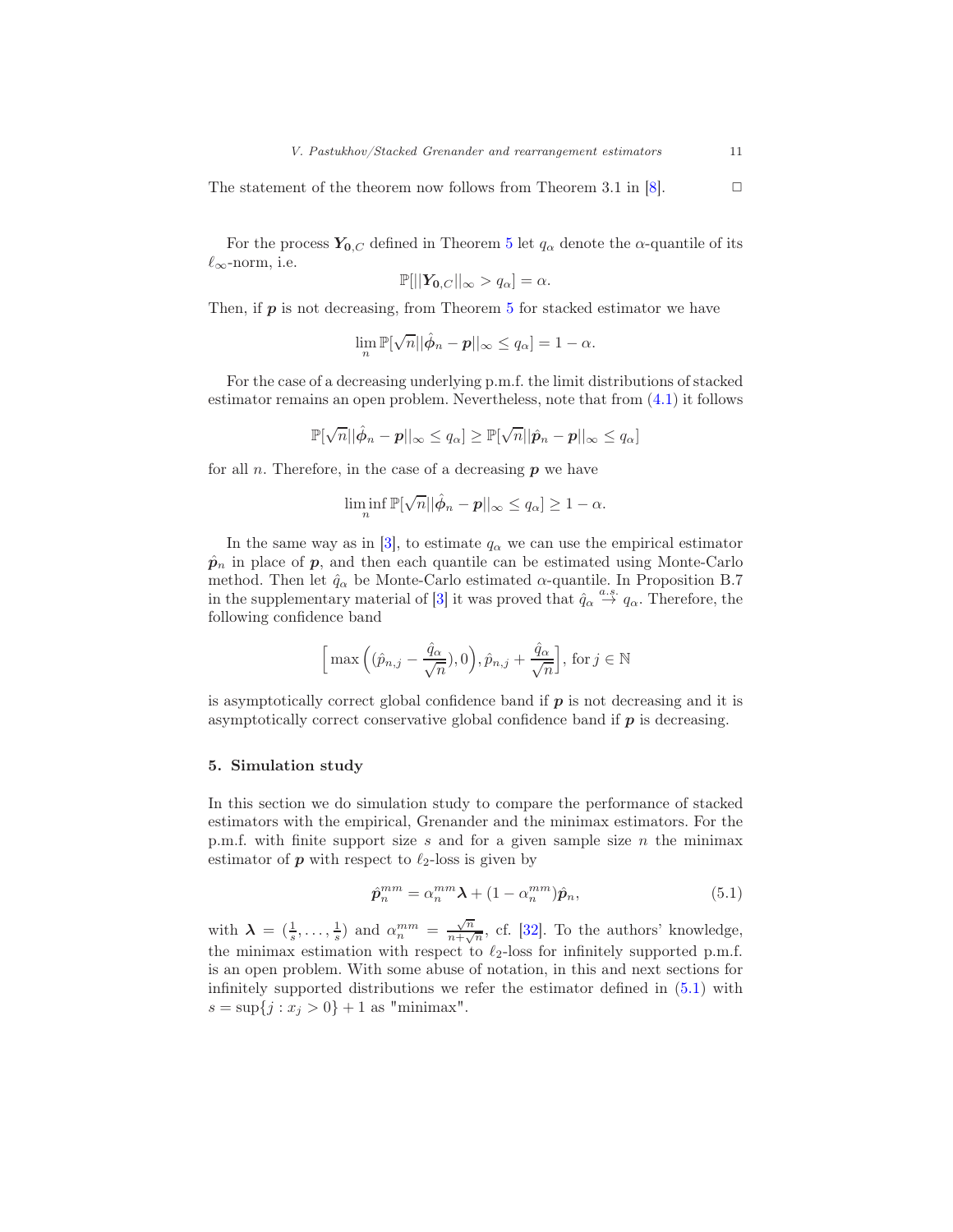#### <span id="page-12-0"></span>5.1. True p.m.f. is decreasing

Let us consider the following uniform and decreasing p.m.f.:

$$
M1: p = U(11),
$$
  
\n
$$
M2: p = 0.15U(3) + 0.1U(7) + 0.75U(11),
$$
  
\n
$$
M3: p = 0.25U(1) + 0.2U(3) + 0.15U(5) + 0.4U(7),
$$
  
\n
$$
M4: p = Geom(0.25),
$$

where  $U(k)$  denotes the uniform pmf on  $\{0, \ldots, k\}$  and  $Geom(\theta)$  is Geometric distribution, i.e.  $p_j = (1 - \theta)\theta^j$  for  $j \in \mathbb{N}$  with  $0 < \theta < 1$ .

<span id="page-12-1"></span>

Figure 1: The boxplots for  $\ell_1$ -distances of the estimators: the empirical estimator  $(e)$ , minimax estimator  $(mm)$ , rearrangement estimator  $(r)$ , Grenander estimator  $(G)$ , the stacked rearrangement estimator  $(sr)$  and the stacked Grenander estimator  $(sG)$  for the models **M1**, **M2**, **M3** and **M4**.

The models  $M2$ ,  $M3$  and  $M4$  were used in [\[18\]](#page-21-0) to assess the performance of Grenander estimator and compare its performance with empirical and rearrangement estimators. First, we compare the performance of the estimators in  $\ell_1$  (Figure [1\)](#page-12-1) and  $\ell_2$  (Figure [2\)](#page-13-1) distances for small  $n = 20$  and moderate  $n = 100$ sample sizes with 1000 Monte Carlo simulations.

From the boxplots at Figure [1](#page-12-1) and Figure [2](#page-13-1) we can conclude that for both small and moderate sized data sets stacked Grenander estimator outperforms in  $\ell_1$  and  $\ell_2$  norms both the empirical estimator and minimax estimator ("minimax" for the case of Geometric distribution) and it performs almost as good as Grenander estimator.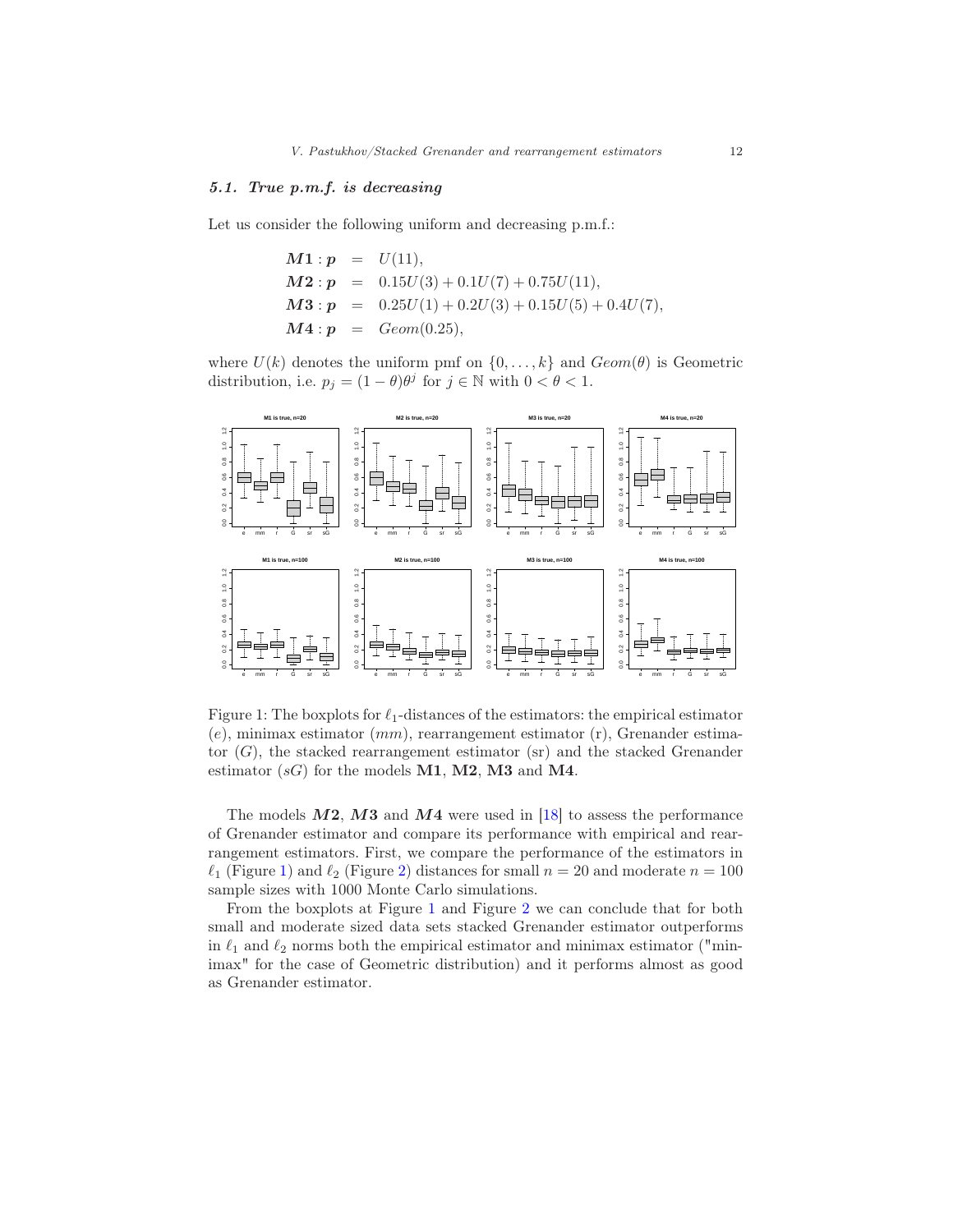<span id="page-13-1"></span>

Figure 2: The boxplots for  $\ell_2$ -distances of the estimators: the empirical estimator  $(e)$ , minimax estimator  $(mm)$ , rearrangement estimator  $(r)$ , Grenander estimator  $(G)$ , the stacked rearrangement estimator  $(sr)$  and the stacked Grenander estimator  $(sG)$  for the models **M1**, **M2**, **M3** and **M4**.

#### <span id="page-13-0"></span>5.2. True p.m.f. is not decreasing

Now let us consider the cases when the underlying distributions are not decreasing:

$$
M5: p = T(11),M6: p = NBin(7, 0.4),M7: p = \frac{3}{8}Pois(2) + \frac{5}{8}Pois(15),
$$

where  $T(s)$  stands for strictly increasing triangular function, cf. [\[12](#page-21-1)];  $NBin(r, \theta)$ is the negative binomial distribution with  $r$  the number of failures until the experiment is stopped and  $\theta$  the success probability;  $Pois(\lambda)$  is Poisson distribution with rate  $\lambda$ . Therefore, we consider very non-monotonic distributions. Indeed, model  $M5$  is strictly increasing p.m.f.,  $M6$  is unimodal distribution, and  $M7$  is bimodal.

From Figure [3](#page-14-0) and Figure [4](#page-14-1) we can conclude that stacked Grenander estimator outperforms in  $\ell_1$  and  $\ell_2$  norms the empirical, rearrangement and minimax estimators ("minimax" for the cases of Negative Binomial and Poisson mixture).

Next, it is interesting to note that even if the underlying distribution is not monotone, Grenander estimator can still outperform the empirical estimator in both  $\ell_1$  and  $\ell_2$  norms for small sample size. This happens because the isotonisation decreases the variance of the estimator though bias becomes larger.

Next, one can see that for  $n = 100$  stacked Grenander estimator outperforms all the estimators.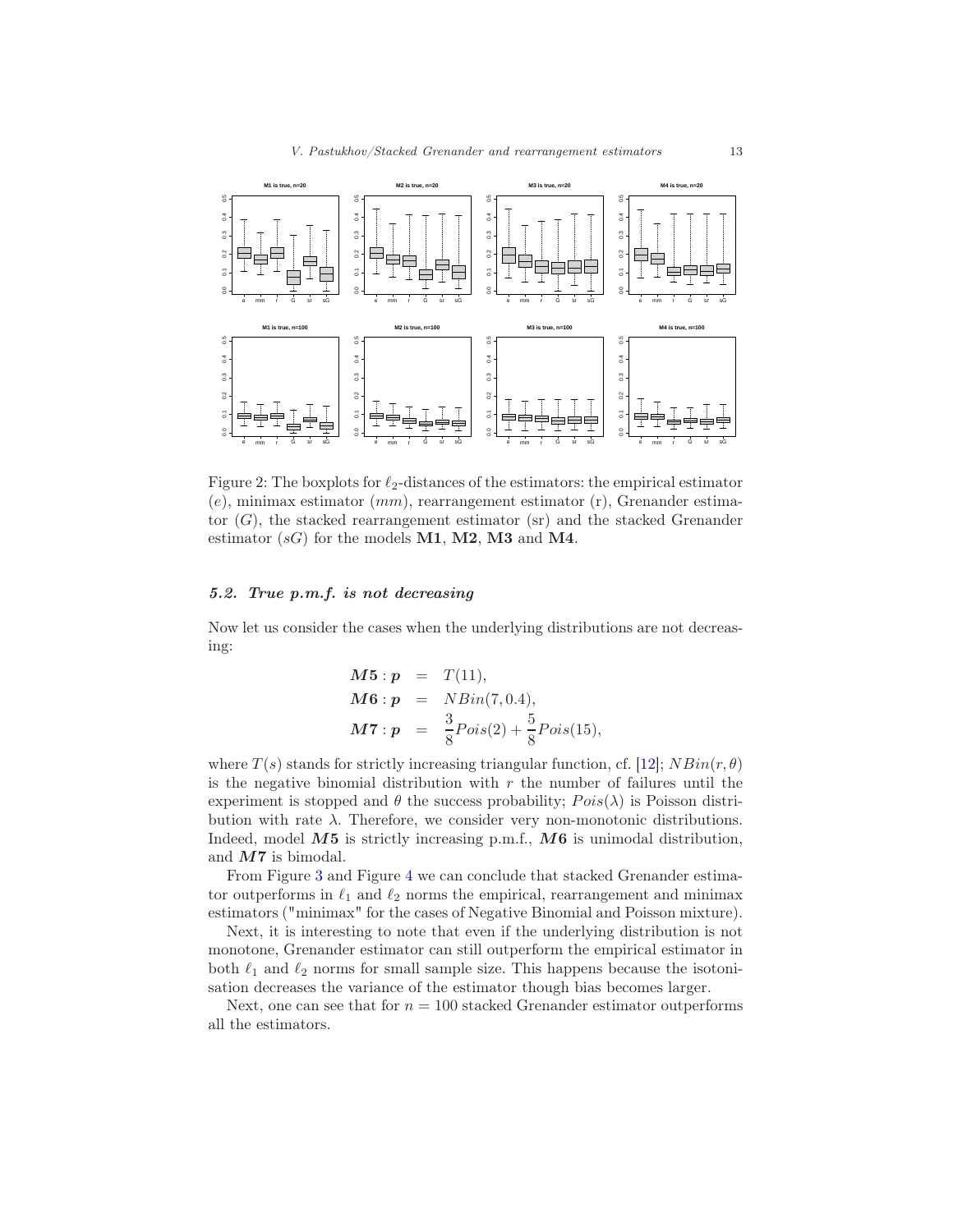<span id="page-14-0"></span>

Figure 3: The boxplots for  $\ell_1$ -distances of the estimators: the empirical estimator  $(e)$ , minimax estimator  $(mm)$ , rearrangement estimator  $(r)$ , Grenander estimator  $(G)$ , the stacked rearrangement estimator  $(sr)$  and the stacked Grenander estimator  $(sG)$  for the models **M5**, **M6** and **M7**.

<span id="page-14-1"></span>

Figure 4: The boxplots for  $\ell_2$ -distances of the estimators: the empirical estimator  $(e)$ , minimax estimator  $(mm)$ , rearrangement estimator  $(r)$ , Grenander estimator  $(G)$ , the stacked rearrangement estimator  $(sr)$  and the stacked Grenander estimator  $(sG)$  for the models **M5**, **M6** and **M7**.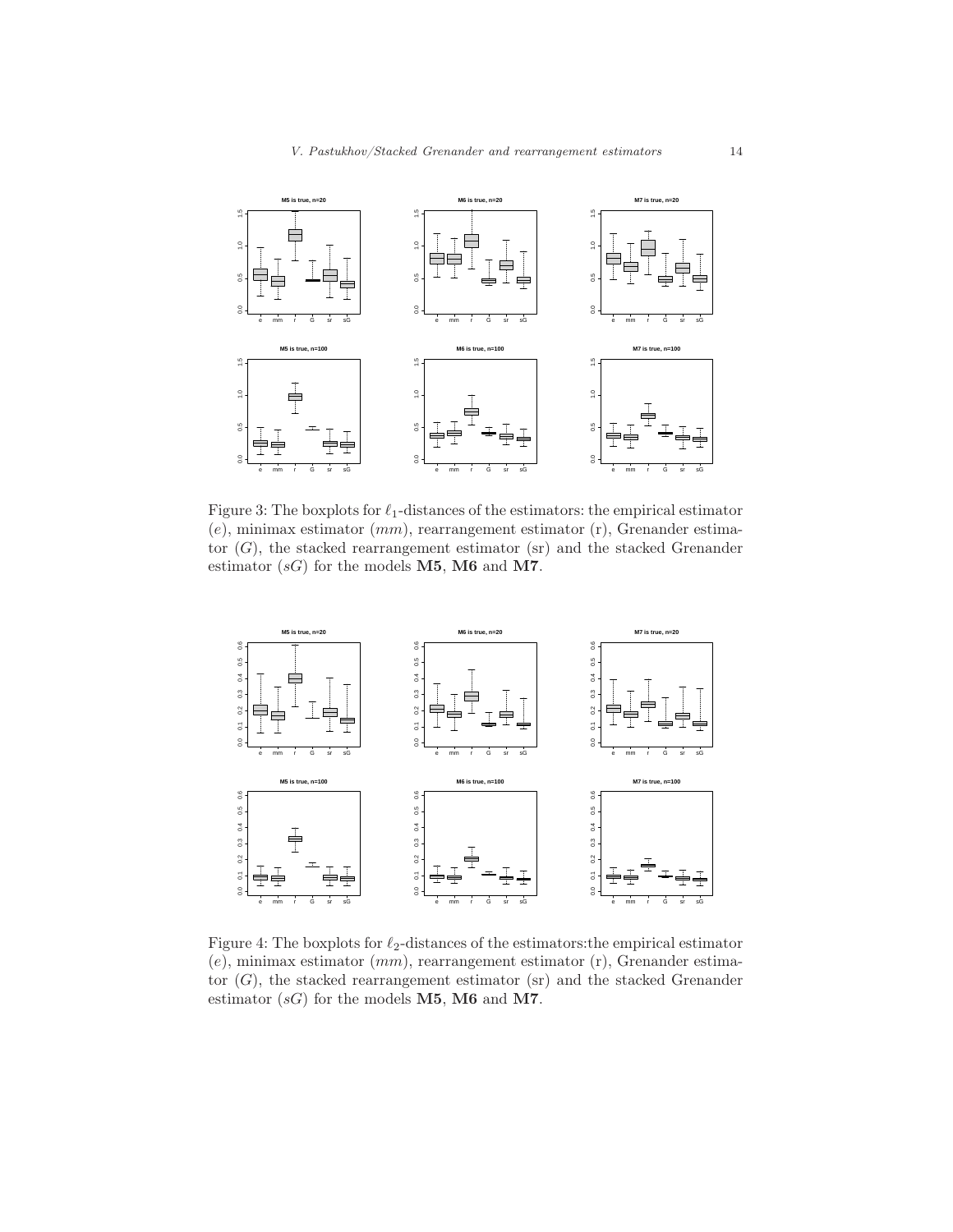#### <span id="page-15-0"></span>6. Conclusion and discussion

In this paper we introduced and studied estimation of a discrete infinitely supported distribution by stacking the empirical estimator and Grenander estimator. We can summarise the simulation results of the previous section by plotting Monte Carlo estimates of  $n\mathbb{E}(\|\hat{\xi}_n - p\|_2^2)$  (with  $\hat{\xi}_n$  one of the estimators studied in the paper) versus the sample size  $n$ , cf. Figure [5.](#page-15-1)

The main results of the paper: the stacked Grenander estimator is computationally feasible, it outperforms the empirical estimator, and it is almost as good as Grenander estimator for the case of decreasing true p.m.f. Also, stacked Grenander estimator outperforms stacked rearrangement estimator, except for the case of a strictly decreasing p.m.f. The same effect was shown in [\[18\]](#page-21-0) for rearrangement and Grenander estimators. We proved that even when the true distribution is not decreasing, the estimator remains strongly consistent with  $\sqrt{n}$ -rate of convergence. Therefore, the stacked Grenander estimator provides a trade-off between goodness of fit and monotonicity.

<span id="page-15-1"></span>

Figure 5: The estimates of normalised risk  $n\mathbb{E}(\|\hat{\xi}_n,-p\|_2^2)$  of the estimators: the empirical estimator  $(e)$ , minimax estimator, Grenander estimator and the stacked Grenander estimator for the models M4 and M7.

The first natural generalisation of stacked Grenander estimator could be stacking with isotonic regression for a general isotonic constraint. Throughout the paper, in almost all the proofs we used properties of a general isotonic regression, cf. Lemma [2.](#page-16-1) However, the proof of Lemma [1](#page-6-1) is based on the maximum upper sets algorithm, which is given in Lemma [3](#page-17-0) in Appendix, and this algorithm is valid only for one dimensional monotonic case. Therefore, the generalisation of stacked Grenander estimator to the general isotonic case for finite support is straightforward, though the case of an infinite support remains an open problem.

Second, it is also important to consider other shape constraints, such as unimodal, convex and log-concave cases. Stacking these estimators is, in effect,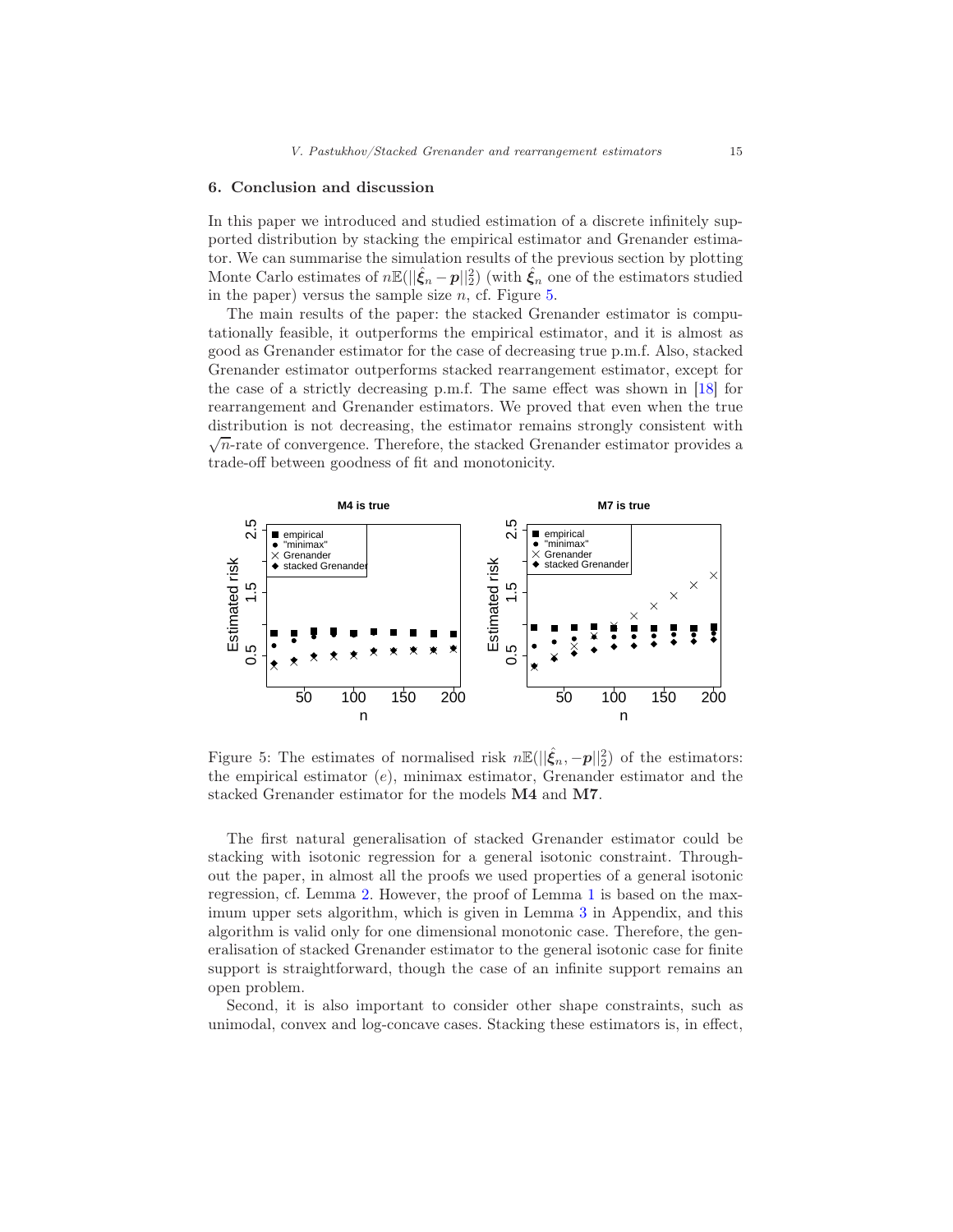similar to the generalisation of nearly-isotonic regression to the nearly-convex regression in [\[31](#page-22-0)].

Third, in this work we studied the case of discrete distribution with infinite support. The empirical estimator is closely related to estimation of probability density functions via histograms. Therefore, another direction is stacking the histogram estimators with isotonised histogram.

Another interesting direction of research concerns the stacking with a crossvalidation based on other loss functions. For the overview and theoretical properties of different loss functions for evaluation of discrete distributions we refer to the paper [\[16\]](#page-21-17).

Finally, as we mentioned in the introduction, the problem of stacking shaped constrained regression estimators has not been studied much. Therefore, since stacked Grenander estimator performs quite well, it would be interesting to explore, for example, the prediction performance of stacked isotonic regression.

#### <span id="page-16-0"></span>7. Appendix

In Lemma [2](#page-16-1) we provide properties of a general isotonic regression which are referred to in the paper.

<span id="page-16-1"></span>**Lemma 2.** *[Properties of a general isotonic regression]* Let  $v_n^* \in \ell_2$  be the *isotonic regressions of some set of vectors*  $v_n \in \ell_2$ , for  $n = 1, 2 \ldots$ , *i.e.* 

$$
\boldsymbol{v}_n^* = \boldsymbol{\varPi}(\boldsymbol{v}_n|\mathcal{F}^{is}) := \operatornamewithlimits{argmin}_{\boldsymbol{f}\in\mathcal{F}^{is}} \sum_j [v_{n,j} - f_j]^2,
$$

*where*  $\mathcal{F}^{is}$  *is some general isotonic cone in*  $\ell_2$ *, not necessarily simple monotonic one, as in [\(2.2\)](#page-2-1). Assume also that*  $a \leq v_{n,j} \leq b$  *holds for some constants*  $-\infty < a < b < \infty$ , for all  $n = 1, 2, \ldots$  and  $j = 1, 2, \ldots$  Then, the following *holds.*

- *(i)*  $v_n^*$  exists and it is unique.
- *(ii)*  $\sum_{j} v_{n,j} = \sum_{j} v_{n,j}^{*}$ , for all  $n = 1, 2, \ldots$ .
- (*iii*)  $\mathbf{v}_n^*$ , viewed as a mapping from  $\ell_2$  *into*  $\ell_2$ *, is continuous.*
- *(iv)*  $\mathbf{v}_n^*$  satisfies the same bounds as the basic estimator, i.e.  $a \leq v_{n,j}^* \leq b$ , for *all*  $n = 1, 2, \ldots$  *and*  $j = 1, 2, \ldots$
- *(v)*  $\Pi(av_n|\mathcal{F}^{is}) = a\Pi(v_n|\mathcal{F}^{is})$  *for all*  $a \in \mathbb{R}_+$ *.*

Proof. Statements (i), (ii) and (iii) follow from Theorem 8.2.1, Corollary B of Theorem 8.2.7 and Theorem 8.2.5, respectively, in [\[26](#page-21-12)], statements  $(iv)$ ,  $(v)$ and (vi) follow from Corollary B of Theorem 7.9, Theorems 7.5, respectively, in  $[6]$ .

In the next lemma we describe the maximum upper sets algorithm for the solution to the isotonic regression in the monotone case.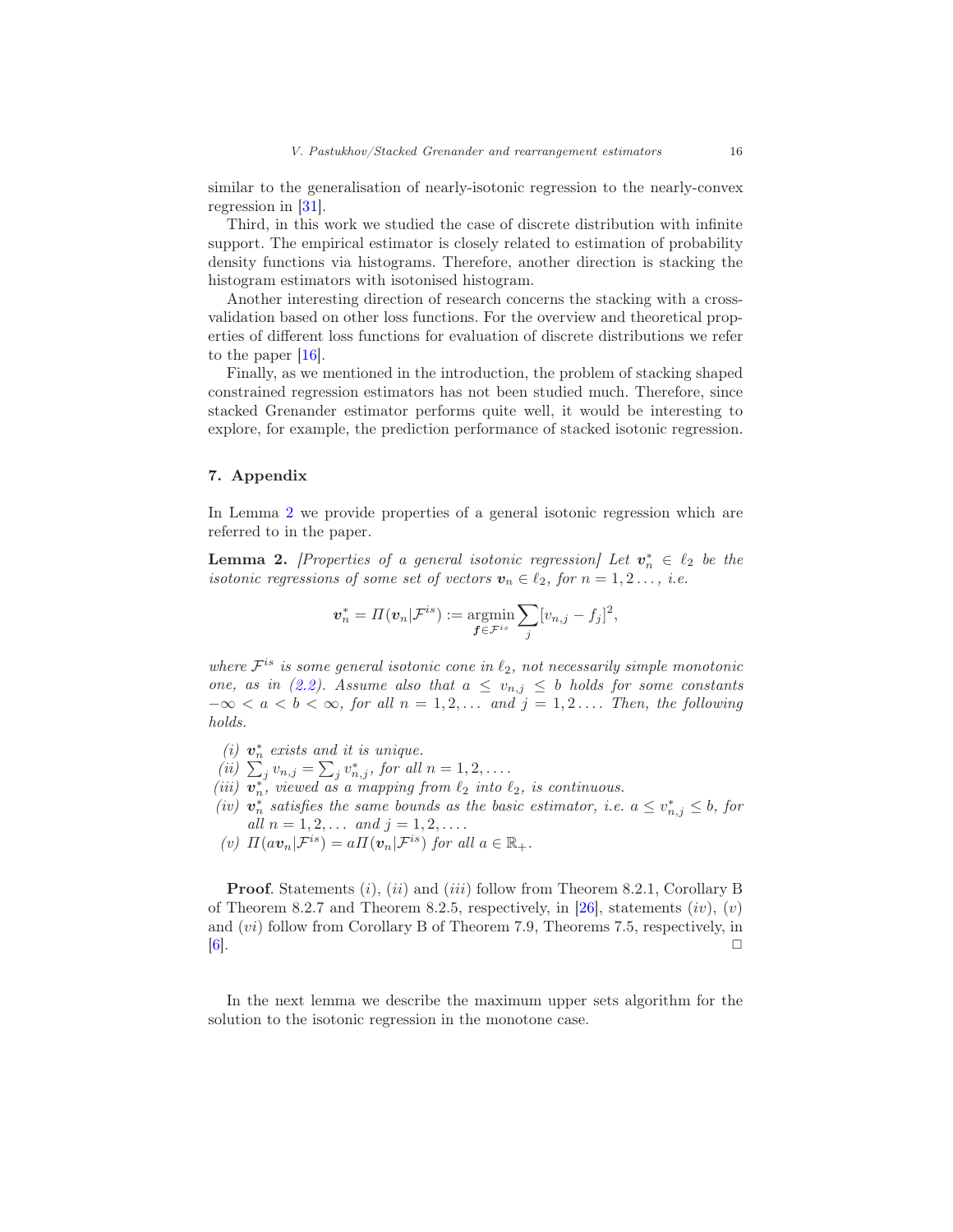<span id="page-17-0"></span>**Lemma 3.** *[Maximum upper sets algorithm]* For a given  $x \in \mathbb{R}^{t+1}$  the solution x ∗ *of a simple order isotonic regression*

$$
\boldsymbol{x}^* = \operatorname*{argmin}_{f_0 \ge f_1 \ge \dots \ge f_t} \sum_{j=0}^t [x_j - f_j]^2
$$

*is given by the following algorithm. First, let us define*  $m(-1) = -1$ *. Second, we choose*  $m(0) > m(-1)$  *to be the largest integer which maximizes the following mean*

$$
\frac{\sum_{k=m(-1)+1}^{m(0)} x_k}{m(0) - m(-1)}.
$$

*Next, let us choose*  $m(1) > m(0)$  *to be the largest integer which maximizes* 

$$
\frac{\sum_{k=m(0)+1}^{m(1)} x_k}{m(1)-m(0)}.
$$

*We continue this process and get*

$$
-1 = m(-1) < m(1) < \cdots < m(l) = t.
$$

*The solution* x ∗ *is given by*

$$
x_j^* = \frac{\sum_{k=m(r-1)+1}^{m(r)} x_k}{m(r) - m(r-1)}
$$

*for*  $j \in [m(r-1)+1, m(r)]$  *and*  $r \in [0, l]$ *.* 

Proof. The proof is given on p. 77 in [\[6](#page-20-7)] and p. 26 in [\[26\]](#page-21-12), and, also, for simpler explanation of the algorithm we refer to  $[35]$ .

Proof of Theorem [1.](#page-4-1) Recall that the least-squares cross-validation criterion is given by

$$
CV(\beta) = \sum_{j=0}^{t} \hat{\phi}_{n,j}^{2} - 2 \sum_{j=0}^{t} \hat{p}_{n,j} \hat{\phi}_{n,j}^{\backslash [j]} =
$$
  

$$
\sum_{j=0}^{t} (\beta \hat{h}_{n,j} + (1-\beta)\hat{p}_{n,j})^{2} - 2 \sum_{j=0}^{t} \hat{p}_{n,j} (\beta \hat{h}_{n,j}^{\backslash [j]} + (1-\beta)\hat{p}_{n,j}^{\backslash [j]}).
$$

Then, after simplification we get

$$
CV(\beta) = a_n \beta^2 - 2b_n \beta + c_n,
$$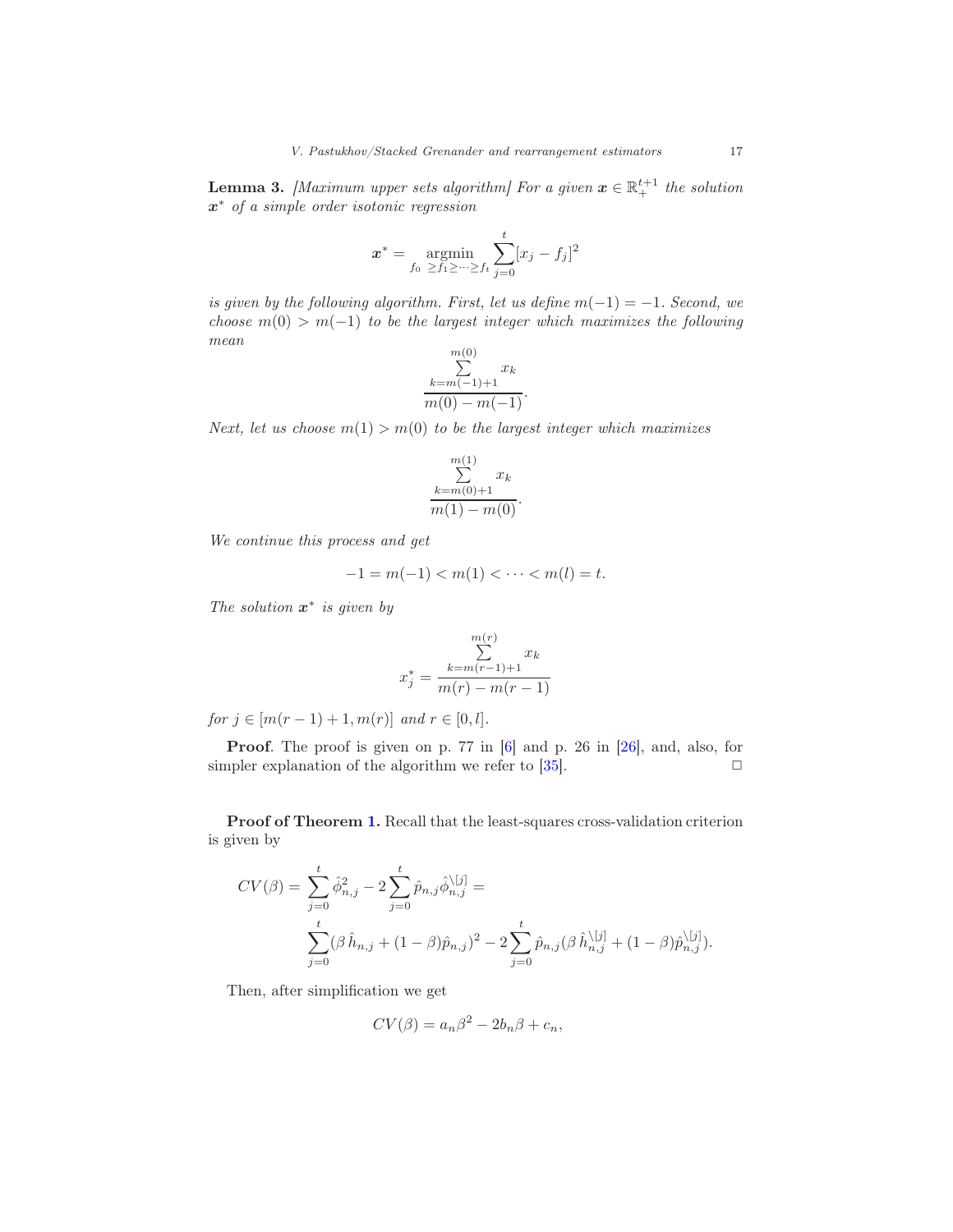where the term  $c_n$  does not depend on  $\beta$ , and

$$
a_n = \sum_{j=0}^t (\hat{h}_{n,j} - \hat{p}_{n,j})^2,
$$

and

$$
b_n = \sum_{j=0}^t \hat{p}_{n,j} (\hat{h}_{n,j}^{(j)} - \hat{p}_{n,j}^{(j)}) - \sum_{j=0}^t \hat{p}_{n,j} (\hat{h}_{n,j} - \hat{p}_{n,j}).
$$

Assume, that  $a_n \neq 0$ . Then,  $CV(\beta)$  is minimised by

$$
\beta_n = \begin{cases} \frac{b_n}{a_n}, & \text{if } 0 \le b_n \le a_n, \\ 1, & \text{if } a_n \le b_n, \\ 0, & \text{if } b_n \le 0. \end{cases}
$$

Next, note that if  $\hat{p}_n = \hat{h}_n$ , then  $\hat{\phi}_n = \hat{p}_n = \hat{h}_n$  for any  $0 \le \beta_n \le 1$ , and, therefore, for consistency of notation we define  $\hat{\beta}_n = 0$  when  $a_n = 0$ .

**Proof of Lemma [1](#page-6-1).** First, we prove the statement for  $\hat{\pi}_n$ . Assume that for some j we have  $\hat{p}_{n,j}^{\setminus [j]} \neq 0$  and recall that

$$
\hat{\pi}_{n,j} = \hat{p}_{n,j}^{\setminus [j]} = \frac{x_j - 1}{n - 1}.
$$

Next, note that

$$
\frac{x_j - 1}{n - 1} - \frac{x_j}{n} = \frac{-n + x_j}{n(n - 1)} < 0.
$$

Let us study the case of  $\hat{\gamma}_n$ . To prove the statement of the lemma we will use maximum upper sets algorithm, which is given in Lemma [\(3\)](#page-17-0) in the Appendix. Let  $\boldsymbol{x} = (x_0, \ldots, x_t)$  be frequency data from  $\boldsymbol{p}$ . Next, let  $\boldsymbol{x}^* = (x_0^*, \ldots, x_t^*)$  be isotonic regression of x and assume that  $x^*$  has  $(l + 1)$  constant regions. Let

$$
-1 = m(-1) < m(1) < \dots < m(l) = t
$$

be the indices of the last elements in the constant regions of  $x^*$ , therefore, we have  $\binom{n}{r}$ 

$$
x_{j}^{*} = \frac{\sum_{k=m(r-1)+1}^{m(r)} x_{k}}{m(r) - m(r-1)}
$$

for  $j \in [m(r-1)+1, m(r)]$  and  $r \in [0, l]$ .

Let us consider the first constant region of  $x^*$  and for some integer  $q \in$  $[0,m(0)]$  define vector  $\boldsymbol{y} \in \mathbb{R}^{t+1}_+$ 

$$
y_j = \begin{cases} x_j - 1, & \text{if } j = q, \\ x_j, & \text{otherwise.} \end{cases}
$$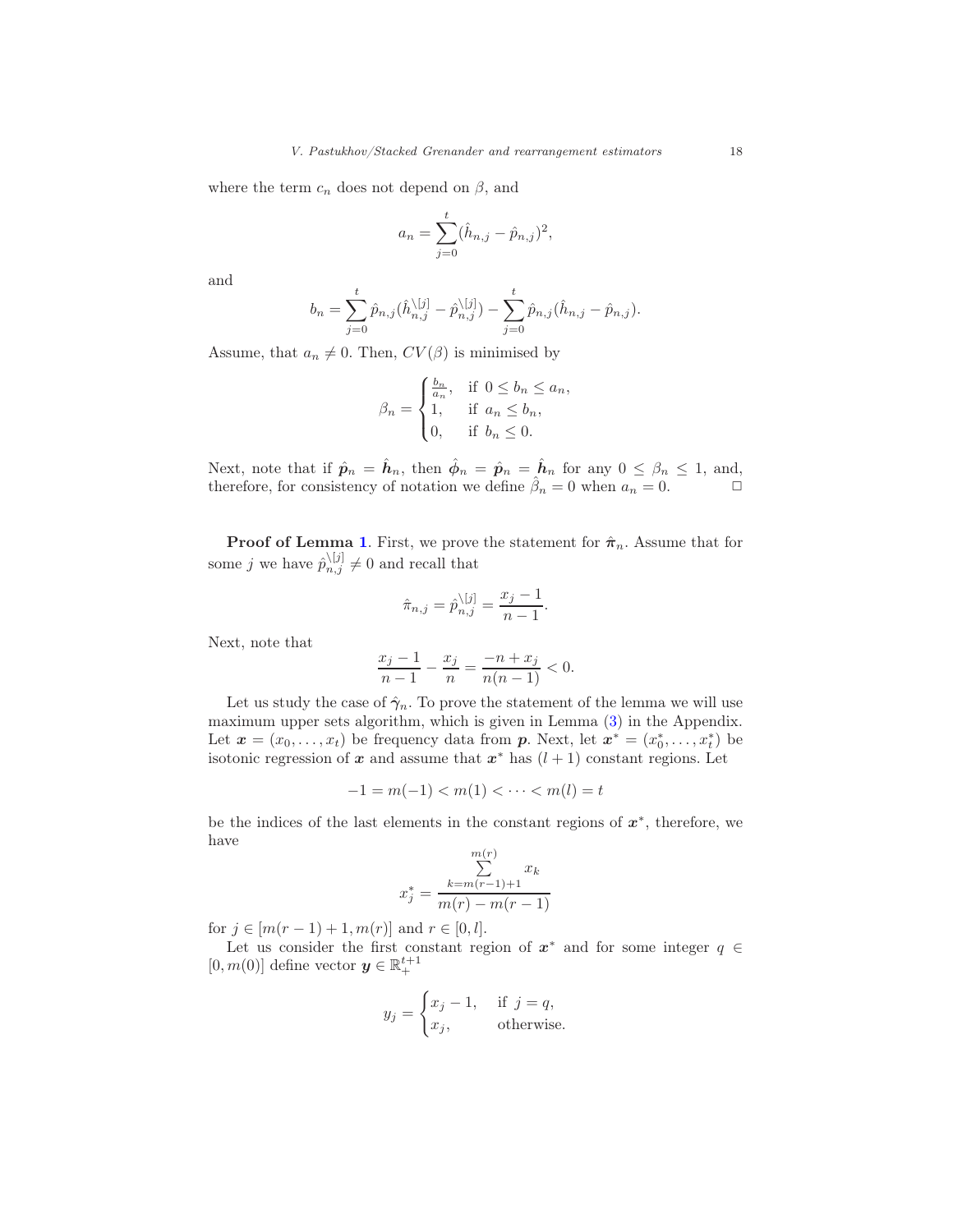Recall,  $m(0)$  is the largest integer which maximizes the following mean

$$
S_1 = \frac{\sum_{k=0}^{m(0)} x_k}{m(0)}
$$

Let  $m'(0)$  be the largest integer which maximizes the following mean for vector y

$$
S_2 = \frac{\sum_{k=0}^{m'(0)} y_k}{m'(0)}.
$$

and note, that since  $y_j \le x_j$  then  $S_1 \le S_2$ , which proves  $y_m^* \le x_m^*$ .

Next, assume that  $m$  is not in the first constant region. Note that in this case from maximum upper sets algorithm it follows that the constant regions in the isotonic regressions  $x^*$  and  $y^*$  are the same up to the region which contains element with index  $m$ . Then, we can use the same approach as for the first region. Therefore, we have proved that  $y_m^* \leq x_m^*$ .

Next, from statement (*v*) of Lemma [2](#page-16-1) for  $\hat{g}_n$  and  $\hat{\gamma}_n$  we have

$$
\hat{g}_{n,m} = \frac{x_m^*}{n},
$$

and

$$
\hat{\gamma}_{n,m} = \frac{y_m^*}{n-1},
$$

therefore, we proved that

$$
\hat{\gamma}_{n,j} \le \frac{n}{n-1} \hat{g}_{n,j}.
$$

Finally, we prove the inequality for  $\rho_n$ . Analogously to the case of  $\hat{\gamma}_n$ , let us consider the vectors x and y, discussed above. Note that  $y_j \leq x_j$  for all  $j$ , therefore, the same componentwise inequality holds for the sorted vectors  $rear(\mathbf{x})$  and  $rear(\mathbf{y})$ . Next, using the definition of  $\hat{r}_n$  and  $\hat{\rho}_n$  we prove that

$$
\hat{\rho}_{n,j} \le \frac{n}{n-1} \hat{r}_{n,j}.
$$

Proof of Theorem [3](#page-8-1). From Theorem [2](#page-6-3) and Slutsky's theorem for metric spaces it follows that for the case of stacked rearrangement estimator we have

$$
a_n \stackrel{a.s.}{\rightarrow} ||\mathbf{r} - \mathbf{p}||_2^2,
$$

and

$$
b_n\stackrel{a.s.}{\rightarrow}\langle\boldsymbol{p},(\boldsymbol{r}-\boldsymbol{p})\rangle-\langle\boldsymbol{p},(\boldsymbol{r}-\boldsymbol{p})\rangle=0,
$$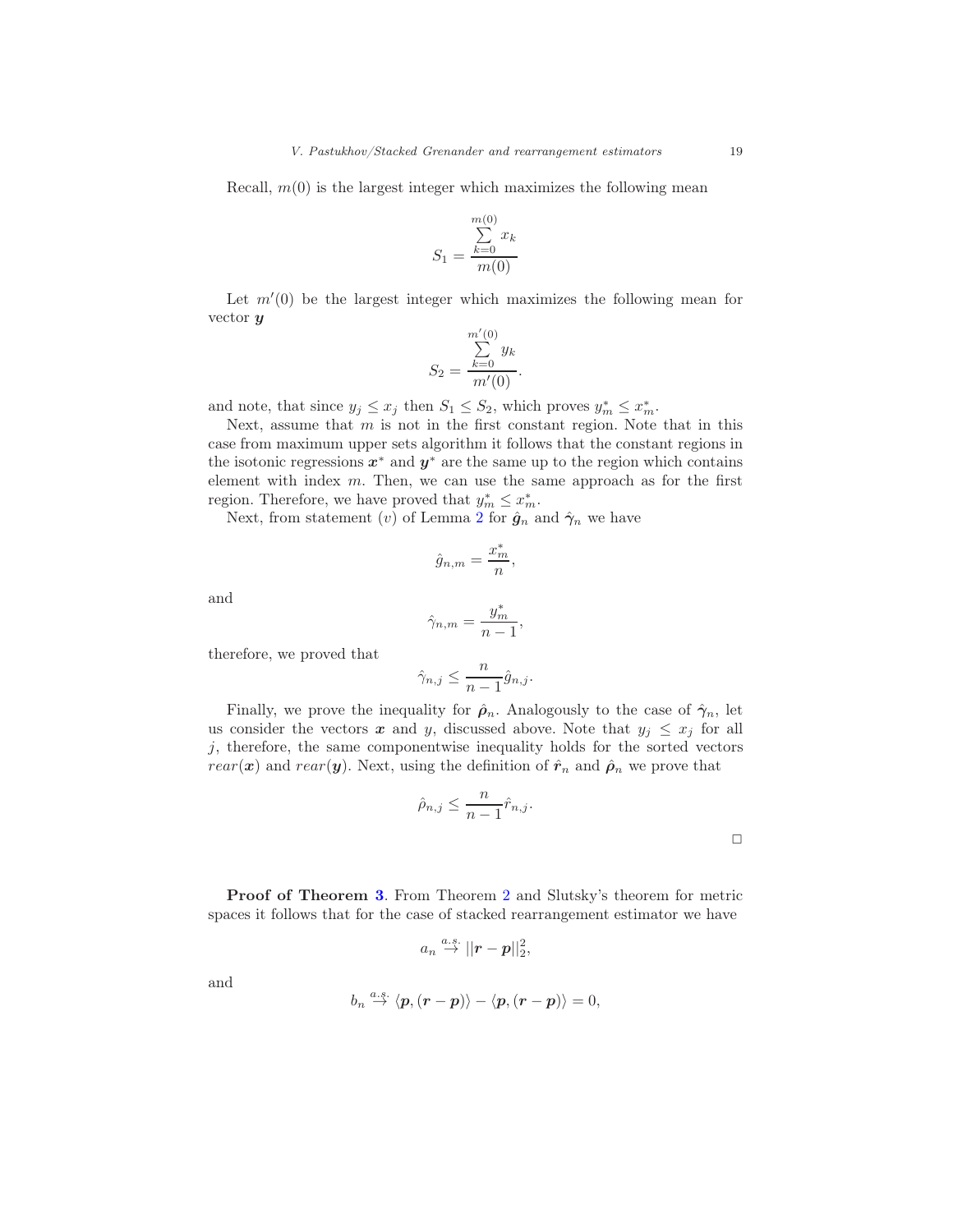and for the case of stacked Grenander estimator we have

$$
a_n \stackrel{a.s.}{\rightarrow} ||g-p||_2^2,
$$

and

$$
b_n \stackrel{a.s.}{\rightarrow} \langle p, (\mathbf{g}-\mathbf{p})\rangle - \langle \mathbf{p}, (\mathbf{g}-\mathbf{p})\rangle = 0.
$$

Therefore,

Next, since

 $\hat{\beta}_n \stackrel{a.s.}{\rightarrow} 0.$ 

$$
||\hat{\boldsymbol{\phi}}_n-\boldsymbol{p}||_k\leq\hat{\beta}_n||\hat{\boldsymbol{h}}_n-\boldsymbol{p}||_k
$$

$$
|\hat{\phi}_n - \mathbf{p}||_k \leq \hat{\beta}_n ||\hat{\mathbf{h}}_n - \mathbf{p}||_k + (1 - \hat{\beta}_n) ||\hat{\mathbf{p}}_n - \mathbf{p}||_k
$$

for all  $1 \leq k \leq \infty$ , it follows

$$
\hat{\phi}_n\stackrel{a.s.}{\rightarrow} p
$$

in  $\ell_k$ -norm for  $1 \leq k \leq \infty$ .

#### <span id="page-20-0"></span>References

- <span id="page-20-1"></span>[1] BALABDAOUI, F., DUROT, C., KOLADJO, F. (2017). On asymptotics of the discrete convex LSE of a p.m.f. *Bernoulli* 23, 1449–1480.
- <span id="page-20-4"></span>[2] Balabdaoui, F. and de Fournas-Labrosse, G.(2020). Least squares estimation of a completely monotone pmf: From Analysis to Statistics. *Journal of Statistical Planning and Inference*, 204, 55–71.
- <span id="page-20-3"></span>[3] Balabdaoui, F. and Jankowski, H. (2016). Maximum likelihood estimation of a unimodal probability mass function. *Statistica Sinica* 26, 1061– 1086.
- <span id="page-20-2"></span>[4] BALABDAOUI, F., JANKOWSKI, H., RUFIBACH, K., and PAVLIDES, M.(2013). Asymptotics of the discrete log-concave maximum likelihood estimator and related applications. *Journal of the Royal Statistical Society: SERIES B: Statistical Methodology*, 75, 769–790.
- <span id="page-20-5"></span>[5] BALABDAOUI, F. and KULAGINA, Y.(2020). Completely monotone distributions: Mixing, approximation and estimation of number of species. *Computational Statistics & Data Analysis*, 150, 107014.
- <span id="page-20-7"></span>[6] Barlow, R. E., Bartholomew, D. J., Bremner, J. M. and Brunk, H. D. (1972). *Statistical inference under order restrictions* John Wiley & Sons, London-New York-Sydney.
- <span id="page-20-8"></span>[7] Best, M. J. and Nilotpal C. (1990). Active set algorithms for isotonic regression; A unifying framework. *Mathematical Programming* , 47, 425–439.
- <span id="page-20-10"></span>[8] Billingsley, P. (2013). *Convergence of probability measures.*. John Wiley & Sonsc.
- <span id="page-20-6"></span>[9] Breiman, L. (1995). Stacked regressions. *Machine Learning*, 24, 49–64.
- <span id="page-20-9"></span>[10] CHU, C. Y., HENDERSON, D. J. and PARMETER, C. F. (2015). Plugin bandwidth selection for kernel density estimation with discrete data. Econometrics, 3, 199–214.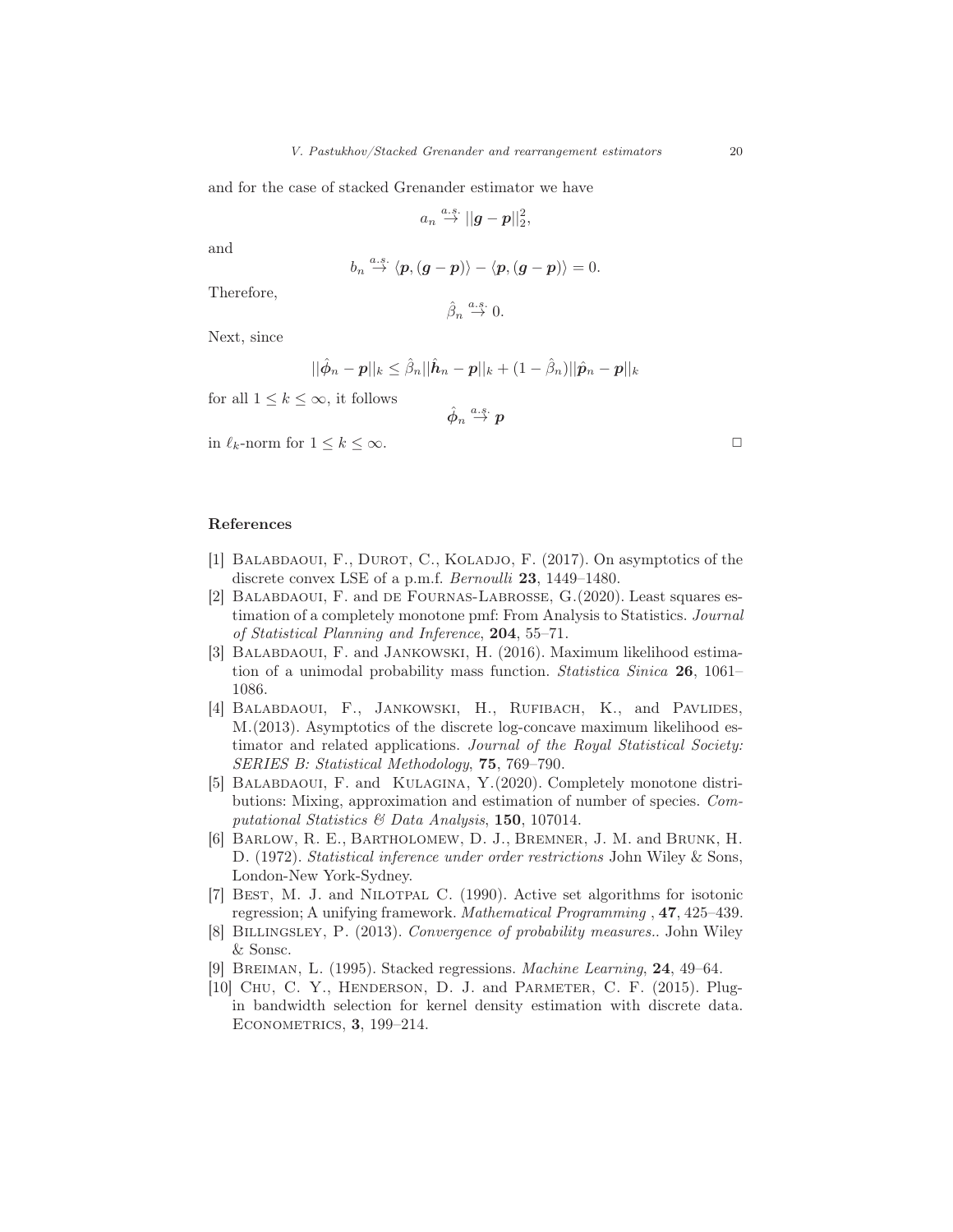- <span id="page-21-15"></span>[11] CHU, C. Y., HENDERSON, D. J. and PARMETER, C. F. (2017). On discrete Epanechnikov kernel functions. Computational Statistics & Data Analysis, 116, 79–105.
- <span id="page-21-1"></span>[12] DUROT, C., HUET, S., KOLADJO, F. and ROBIN, S. (2014). Least-squares estimation of a convex discrete distribution. *Computational Statistics & Data Analysis*, 67, 282–298.
- <span id="page-21-4"></span>[13] Fang, Z., Meinshausen, N. (2012). Liso isotone for high-dimensional additive isotonic regression. *Journal of Computational and Graphical Statistics*, 21, 72–91.
- <span id="page-21-7"></span>[14] FIENBERG, S. E. and HOLLAND, P. W. (1972). On the choice of flattening constants for estimating multinomial probabilities. *Journal of Multivariate Analysis*, 2, 127–134.
- <span id="page-21-8"></span>[15] Fienberg, S. E. and Holland, P. W. (1973). Simultaneous estimation of multinomial cell probabilities. *Journal of the American Statistical Association*, 68, 683–691.
- <span id="page-21-17"></span>[16] HAGHTALAB, N., MUSCO, M. and WAGGONER, B. (2019). Toward a Characterization of Loss Functions for Distribution Learning. Tech. rep., arXiv:1906.02652v2.
- <span id="page-21-11"></span>[17] Hastie, T., Tibshirani, R., and Tibshirani, R. (2020) Best Subset, Forward Stepwise or Lasso? Analysis and Recommendations Based on Extensive Comparisons. *Statistical Science* 35, 579–592.
- <span id="page-21-0"></span>[18] Jankowski, H. K. and Wellner, J. A. (2009). Estimation of a discrete monotone distribution. *Electronic journal of statistics*, 39, 125–153.
- <span id="page-21-2"></span>[19] Jankowski, H. and Tian, Y. H. (2018). Estimating a discrete log-concave distribution in higher dimensions. *Statistica Sinica*, 28, 2697–2712.
- <span id="page-21-6"></span>[20] LeBlanc, M. and Tibshirani, R. (1996). Combining estiamates in regression and lassification. *Journal of the American Statistical Association*, 91, 1641–1650.
- <span id="page-21-5"></span>[21] Luss, R. and Rosset, S. (2017). Bounded isotonic regression. *Electronic Journal of Statistics*, 11, 4488–4514.
- <span id="page-21-3"></span>[22] Minami, K. (2020). Estimating piecewise monotone signals. *Electronic Journal of Statistics*, 14, 1508–1576.
- <span id="page-21-14"></span>[23] Ouyang, D., Li, Q., and Racine, J. (2006). Cross-validation and the estimation of probability distributions with categorical data. *Journal of Nonparametric Statistics*, 18, 69–100.
- <span id="page-21-16"></span>[24] Racine, J. S., Li, Q. and Yan, K. X. (2020). Kernel smoothed probability mass functions for ordered datatypes. *Journal of Nonparametric Statistics*, 32, 563–586.
- <span id="page-21-10"></span>[25] Rigollet, P., and Tsybakov, A. B. (2007). Linear and convex aggregation of density estimators. *Mathematical Methods of Statistics*, 16, 260–280.
- <span id="page-21-12"></span>[26] Robertson, T., Wright, F. T., and Dykstra, R. L. (1988). *Order restricted statistical inference*. John Wiley & Sons, Ltd., Chichester.
- <span id="page-21-13"></span>[27] Silvapulle, M. J. and Sen, P. K. (2005). *Constrained Statistical Inference*. John Wiley & Sons, Ink., Hoboken, New Jersey.
- <span id="page-21-9"></span>[28] Smyth, P. and Wolpert, D. (1999). Linearly combined density estimators via stacking. *Machine Learning*, 36, 59–83.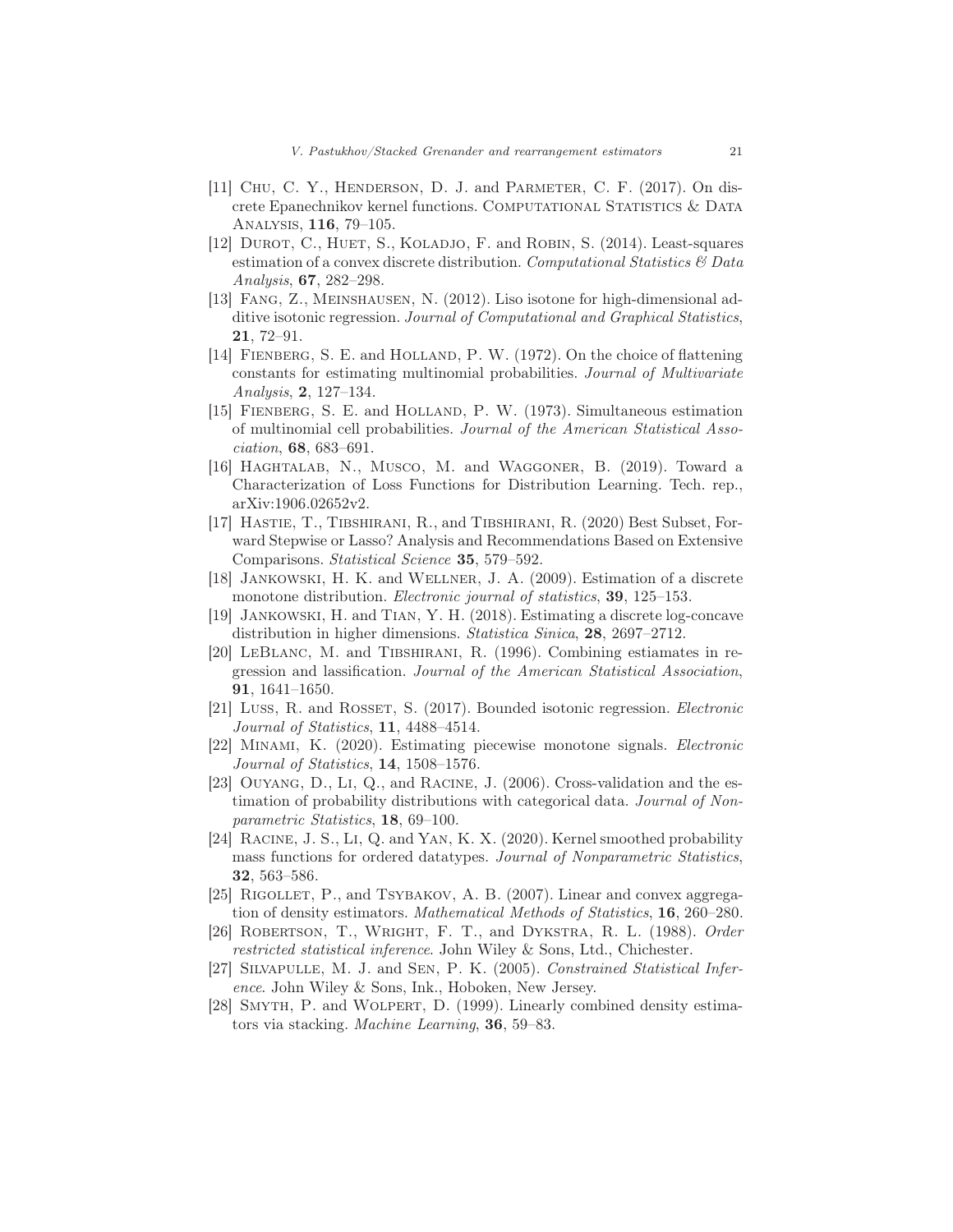- <span id="page-22-1"></span>[29] Stone, M. (1974). Cross-Validation and Multinomial Prediction *Biometrika*, 61, 509–515.
- <span id="page-22-5"></span>[30] Stout, Q. F. (2013). Isotonic Regression via Partitioning *Algorithmica*, 66, 93–112.
- <span id="page-22-0"></span>[31] TIBSHIRANI, R. J., HOEFLING, H. and TIBSHIRANI, R. (2011). Nearlyisotonic regression. *Technometrics*, 53, 54–61.
- <span id="page-22-3"></span>[32] TRIBULA, S. (1958). Some Problems of Simultaneous Minimax Estimation. *The Annals of Mathematical Statistics*, 29, 245–253.
- <span id="page-22-2"></span>[33] Wolpert, D. (1992). Stacked Generalization. *Neural Networks*, 5, 241– 259.
- <span id="page-22-4"></span>[34] WRIGHT, F. T. (1978). Estimating strictly increasing regression functions. *Journal of the American Statistical Association*, 73, 636–639.
- <span id="page-22-6"></span>[35] WRIGHT, F. T. (1982). Monotone regression estimates for grouped observations. *The Annals of Statistics*, 10, 278–286.